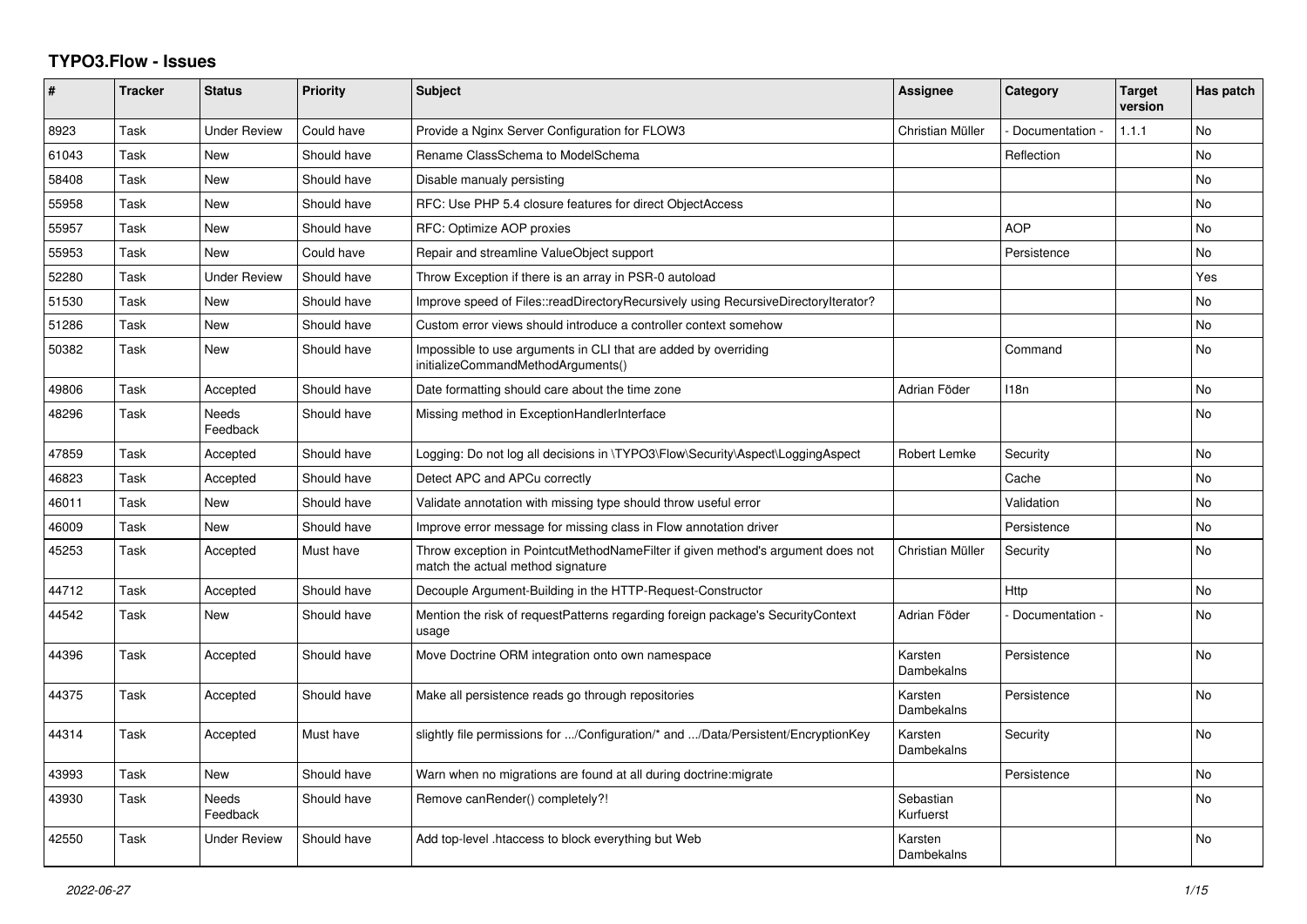| #     | <b>Tracker</b>   | <b>Status</b>       | <b>Priority</b> | <b>Subject</b>                                                           | <b>Assignee</b>         | Category          | <b>Target</b><br>version | Has patch |
|-------|------------------|---------------------|-----------------|--------------------------------------------------------------------------|-------------------------|-------------------|--------------------------|-----------|
| 41832 | Task             | New                 | Should have     | Improve error handling for incompatible packages                         | Christian Jul<br>Jensen | Package           |                          | No        |
| 41807 | Task             | <b>Under Review</b> | Should have     | Initialize the eventmanager in the EntityManagerInterface                |                         | Persistence       |                          | No        |
| 41414 | Task             | Needs<br>Feedback   | Should have     | Check packageKey naming / file structure below Packages/Vendor           |                         | Package           |                          | No        |
| 38038 | Task             | Accepted            | Should have     | Proofread FLOW3 manual                                                   | Ryan J. Peterson        | - Documentation - |                          | <b>No</b> |
| 37831 | Task             | New                 | Could have      | Evaluate using PHP 5.4's internal web server for Functional Testing      |                         | - Testing -       |                          | No        |
| 36840 | Task             | Accepted            | Should have     | Improve exception for wrong locales                                      | Karsten<br>Dambekalns   | 118n              |                          | No        |
| 36800 | Task             | Accepted            | Should have     | Streamline Resource object API                                           | Robert Lemke            | Resource          |                          | <b>No</b> |
| 35970 | Task             | New                 | Should have     | Improve performance of Utility/Arrays::integerExplode by using array_map |                         |                   |                          | No        |
| 35709 | Task             | <b>New</b>          | Should have     | Implement global Command aliases                                         |                         | Cli               |                          | No        |
| 33069 | Task             | New                 | Should have     | Make command output sparse, implement generic verbose switch             |                         | Command           |                          | No        |
| 31339 | Task             | On Hold             | Could have      | Search                                                                   |                         | Documentation -   |                          | <b>No</b> |
| 29202 | Task             | New                 | Should have     | Provide a Cherokee Server Configuration for FLOW3                        |                         | Documentation -   |                          |           |
| 27561 | Task             | Accepted            | Could have      | Complete documentation                                                   |                         | Documentation -   |                          | No        |
| 25907 | Task             | New                 | Should have     | Referrer should only contain the URI of the previous request             |                         | <b>MVC</b>        |                          |           |
| 6601  | Task             | On Hold             | Could have      | Introduce a new roles definition syntax including runtime constraints    | Andreas Förthner        | Security          |                          |           |
| 3755  | Task             | New                 | Must have       | Concurrency stress testing and cache mechanism                           |                         | - Testing -       |                          |           |
| 46425 | Task             | <b>Under Review</b> | Should have     | DI proxy classes use raw reflection instead of RelfectionService         | Christian Müller        | Core              | 2.0.1                    | No        |
| 42465 | Task             | New                 | Should have     | Document i18n settings                                                   |                         | - Documentation - | 2.0.1                    | <b>No</b> |
| 40854 | Task             | New                 | Must have       | Update security documentation (authentication in 1.2)                    |                         | Documentation -   | 2.0.1                    | No        |
| 49025 | Task             | <b>Under Review</b> | Could have      | Dynamic locale detection / determination                                 | Adrian Föder            | 118n              | 2.1                      | No.       |
| 58184 | Major<br>Feature | New                 | Should have     | HTTP request argument building for different use cases                   |                         | Http              |                          | No        |
| 56602 | Major<br>Feature | New                 | Should have     | Handling Of Multi Identity Entities                                      |                         | Persistence       |                          | No        |
| 33258 | Major<br>Feature | Accepted            | Should have     | Implement support for Assetic                                            |                         |                   |                          | No        |
| 3585  | Major<br>Feature | New                 | Should have     | Implement support for value objects                                      |                         |                   |                          | No        |
| 62292 | Major<br>Feature | New                 | Should have     | Support for entity translation                                           |                         | 118n              | 2.x                      | No        |
| 64842 | Feature          | New                 | Could have      | Validation of Property should also happen before Property Mapping.       |                         |                   |                          | No        |
| 60095 | Feature          | <b>Under Review</b> | Should have     | LockManager's LockHoldingStackPage should be configurable                |                         | Configuration     |                          | No        |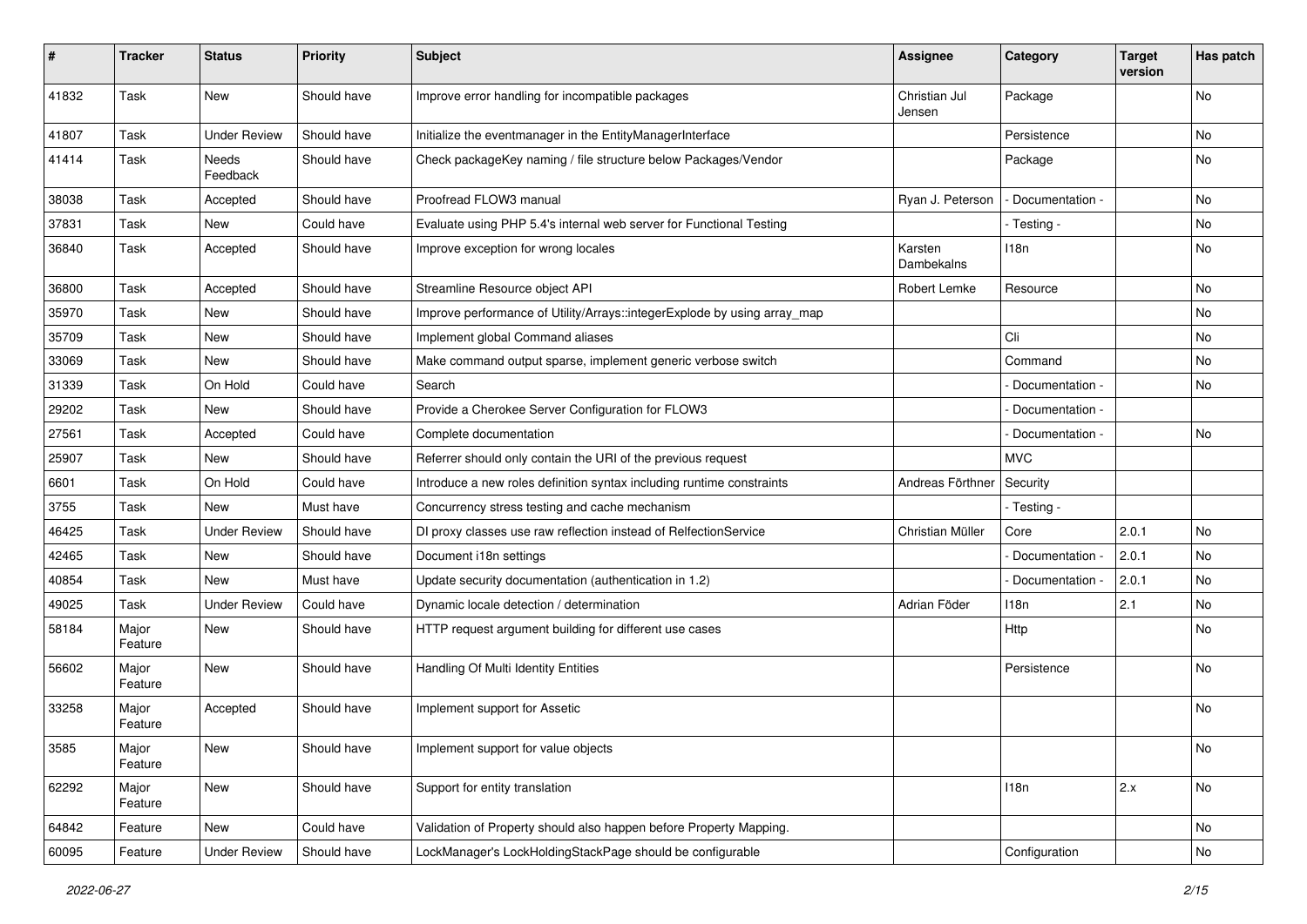| ∦     | <b>Tracker</b> | <b>Status</b>       | <b>Priority</b> | Subject                                                                                               | <b>Assignee</b>        | Category    | <b>Target</b><br>version | Has patch |
|-------|----------------|---------------------|-----------------|-------------------------------------------------------------------------------------------------------|------------------------|-------------|--------------------------|-----------|
| 59672 | Feature        | <b>Under Review</b> | Should have     | Add support for Doctrine 2.5 embeddables                                                              | Alexander Berl         | Persistence |                          | <b>No</b> |
| 59244 | Feature        | <b>New</b>          | Should have     | Message or Container needs context                                                                    |                        |             |                          | No        |
| 58622 | Feature        | New                 | Must have       | Clearer Exception: Array to string conversion                                                         |                        | Core        |                          | No        |
| 57763 | Feature        | New                 | Should have     | Allow controller / package / action as params in<br>\TYPO3\Fluid\ViewHelpers\Form\ButtonViewHelper    |                        |             |                          | No        |
| 56916 | Feature        | <b>New</b>          | Should have     | Support PATCH request method as of RFC5789                                                            |                        | Http        |                          | <b>No</b> |
| 56744 | Feature        | New                 | Must have       | stay logged in                                                                                        |                        |             |                          | No        |
| 56556 | Feature        | New                 | Should have     | support has Property and is Property                                                                  |                        |             |                          | No        |
| 56486 | Feature        | New                 | Should have     | Optimize the ObjectManager for performance                                                            |                        |             |                          | No        |
| 56036 | Feature        | New                 | Should have     | Optimize autoloading                                                                                  |                        |             |                          | No        |
| 55870 | Feature        | New                 | Must have       | Enhance f:form.textfield or add a f:form.datefield VH with enhanced validation and<br>propertymapping | Christian Müller       |             |                          | No        |
| 55831 | Feature        | New                 | Should have     | Different scenarios for session settings                                                              |                        |             |                          | No        |
| 55793 | Feature        | <b>Under Review</b> | Could have      | Add Support for groupBy                                                                               | Kerstin<br>Huppenbauer | Persistence |                          | No        |
| 55719 | Feature        | New                 | Could have      | Support additional Resource Folders                                                                   |                        |             |                          | No        |
| 55199 | Feature        | New                 | Should have     | Avoid Buffering of Shell output                                                                       |                        | Cli         |                          | No        |
| 54037 | Feature        | <b>Under Review</b> | Should have     | JsonView accepts encoding options                                                                     |                        | <b>MVC</b>  |                          | No        |
| 53177 | Feature        | New                 | Should have     | entity resource policy value support for `this`                                                       |                        | Security    |                          | No        |
| 52590 | Feature        | <b>New</b>          | Should have     | Provide a way to get the Doctrine QueryBuilder                                                        |                        |             |                          | No        |
| 51676 | Feature        | <b>Under Review</b> | Should have     | Support of symlinks for Resources                                                                     |                        | Resource    |                          | No        |
| 51459 | Feature        | New                 | Should have     | Allow catching of particular exceptions on property mapping                                           |                        | <b>MVC</b>  |                          | <b>No</b> |
| 50901 | Feature        | New                 | Should have     | @IgnoreValidation also for class fields                                                               |                        | Validation  |                          | No        |
| 50262 | Feature        | <b>New</b>          | Could have      | Add Keywords to composer Json                                                                         |                        | Package     |                          | No        |
| 50115 | Feature        | <b>Under Review</b> | Must have       | During the policy loading, we need to take care if class exist                                        | Dominique Feyer        | Security    |                          | Yes       |
| 49050 | Feature        | New                 | Should have     | Allow Subqueries in QueryInterface                                                                    |                        | Persistence |                          | No        |
| 49039 | Feature        | New                 | Could have      | RFC: Use PSR-3 logger interface in Flow                                                               |                        | Log         |                          | <b>No</b> |
| 48862 | Feature        | New                 | Should have     | Possibility to exclude package from file monitoring                                                   |                        | Monitor     |                          | No        |
| 48657 | Feature        | <b>Under Review</b> | Should have     | support HTTP_RANGE                                                                                    |                        |             |                          | No        |
| 48409 | Feature        | New                 | Could have      | Introduce new Annotation "Slot" for wiring signal and slots                                           |                        | SignalSlot  |                          | No        |
| 48167 | Feature        | Accepted            | Should have     | Command line account and role browsing                                                                | Adrian Föder           | Security    |                          | No        |
| 47951 | Feature        | New                 | Should have     | Warn if persistence stack is not empty at the end of a get-request                                    |                        | Persistence |                          | No        |
| 47456 | Feature        | New                 | Should have     | ManyToOne and OneToOne Relations of Objects passed as Action Argument are<br>loaded automatically     |                        | Validation  |                          | No        |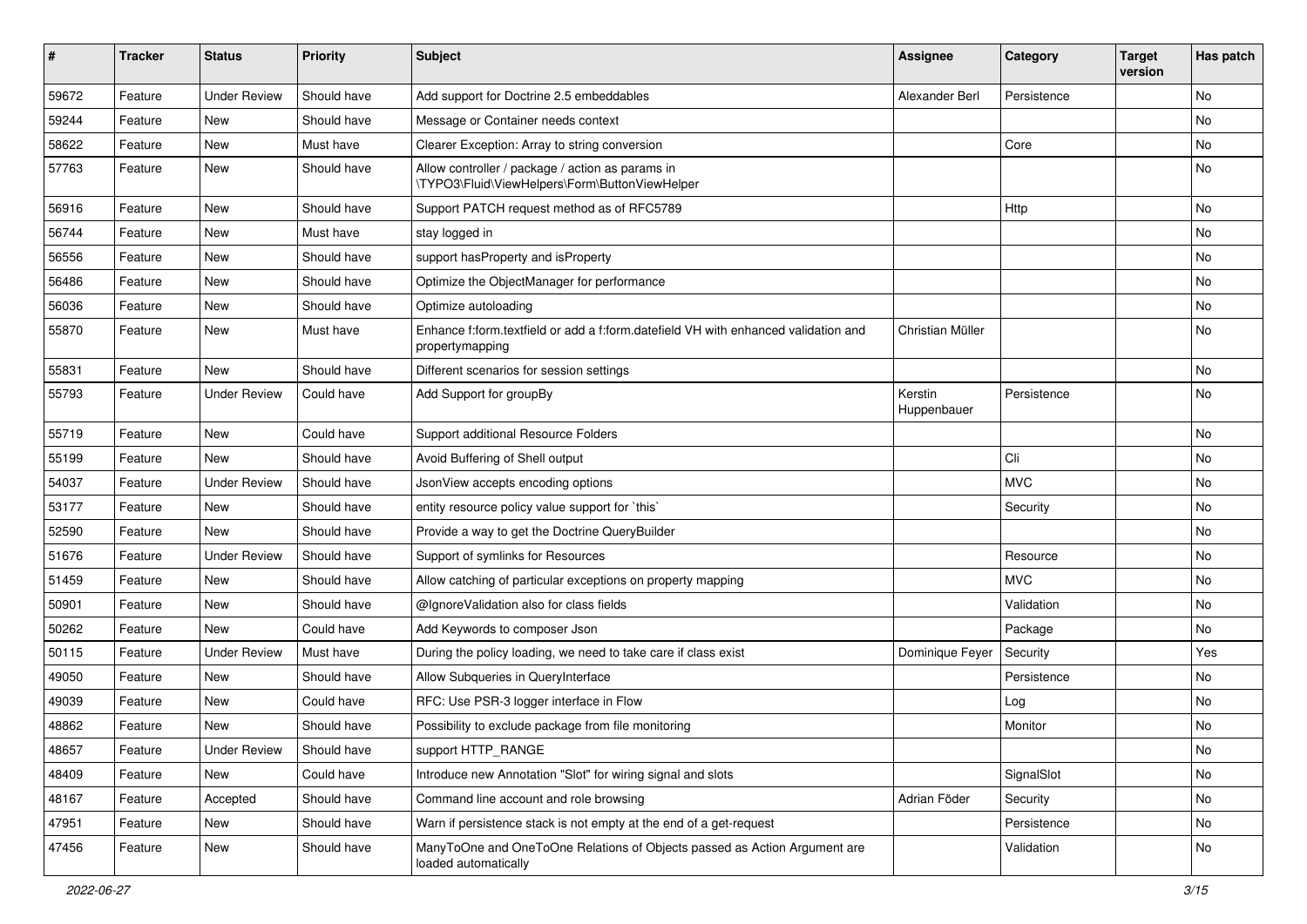| #     | <b>Tracker</b> | <b>Status</b>            | <b>Priority</b> | <b>Subject</b>                                                                   | Assignee                | Category      | <b>Target</b><br>version | Has patch |
|-------|----------------|--------------------------|-----------------|----------------------------------------------------------------------------------|-------------------------|---------------|--------------------------|-----------|
| 47404 | Feature        | <b>New</b>               | Could have      | Add getters and setters methods for introduced properties                        |                         | <b>AOP</b>    |                          | <b>No</b> |
| 47339 | Feature        | Needs<br>Feedback        | Could have      | Allow RequestHandlers to get the current Request injected                        | Alexander Berl          | Http          |                          | No        |
| 47273 | Feature        | <b>New</b>               | Should have     | Support mapping properties with differing types for setter and property          |                         | Property      |                          | <b>No</b> |
| 47191 | Feature        | <b>Under Review</b>      | Should have     | Make (property) Validators aware of parent class and the property they belong to |                         | Validation    |                          | No        |
| 47075 | Feature        | <b>New</b>               | Should have     | Make Exception more meaningful                                                   |                         | Resource      |                          | No        |
| 46910 | Feature        | <b>New</b>               | Should have     | Composer integration - PackageStates.php                                         |                         |               |                          | <b>No</b> |
| 46816 | Feature        | New                      | Should have     | Add xcache cache backend                                                         |                         | Cache         |                          | No        |
| 46371 | Feature        | <b>New</b>               | Should have     | Support compilation of static information in proxy classes                       | Christopher<br>Hlubek   |               |                          | No        |
| 46318 | Feature        | <b>New</b>               | Should have     | [caching framework] Extend cache interface to handle multiple entries            |                         | Cache         |                          | <b>No</b> |
| 46216 | Feature        | <b>New</b>               | Should have     | Add wincache cache backend                                                       |                         | Cache         |                          | <b>No</b> |
| 46063 | Feature        | <b>New</b>               | Should have     | Implement username password provider with "remember me" persistent cookie        | Christopher<br>Hlubek   | Security      |                          | <b>No</b> |
| 46050 | Feature        | <b>New</b>               | Could have      | To decouple log file writing at Logger->logException                             |                         | Log           |                          | <b>No</b> |
| 45851 | Feature        | <b>Needs</b><br>Feedback | Could have      | Allow referencing environment variables in Settings.yaml                         | Adrian Föder            |               |                          | <b>No</b> |
| 45409 | Feature        | <b>New</b>               | Should have     | Support validation of abstract nested properties                                 |                         | Validation    |                          | <b>No</b> |
| 45103 | Feature        | <b>New</b>               | Should have     | Make static resource URI generation available outside of Fluid                   |                         | Resource      |                          | <b>No</b> |
| 45100 | Feature        | <b>Under Review</b>      | Should have     | RequestDispatchingAspect should check if entry point can handle current request  | Christopher<br>Hlubek   |               |                          |           |
| 44891 | Feature        | <b>New</b>               | Should have     | Routes should be able to enforce http/https protocol                             |                         | MVC - Routing |                          | No        |
| 44738 | Feature        | New                      | Must have       | Re-Validation of argument's custom validators                                    |                         | Validation    |                          | No        |
| 44563 | Feature        | New                      | Should have     | Logged in users via HTTP Basic always get re-authenticated                       |                         | Security      |                          | No        |
| 44123 | Feature        | <b>New</b>               | Should have     | Make the "Flow requires the PHP setting "date.timezone"" error more beautiful    |                         |               |                          | <b>No</b> |
| 43841 | Feature        | New                      | Should have     | Add package support to validation errors                                         |                         |               |                          | <b>No</b> |
| 43572 | Feature        | New                      | Should have     | Uri should support manipulation of query arguments                               |                         |               |                          | <b>No</b> |
| 43082 | Feature        | Needs<br>Feedback        | Should have     | Add CLI support for scaffolding models, views, controller                        |                         |               |                          | No        |
| 41900 | Feature        | Accepted                 | Should have     | Check for duplicate PSR-0 autoload namespaces                                    | Christian Jul<br>Jensen | Package       |                          | <b>No</b> |
| 41420 | Feature        | <b>New</b>               | Should have     | Support entity versioning                                                        |                         | Persistence   |                          | <b>No</b> |
| 40555 | Feature        | Accepted                 | Must have       | Missing command arguments parameter in Core\Booting\Scripts::executeCommand()    | Karsten<br>Dambekalns   | Core          |                          | Yes       |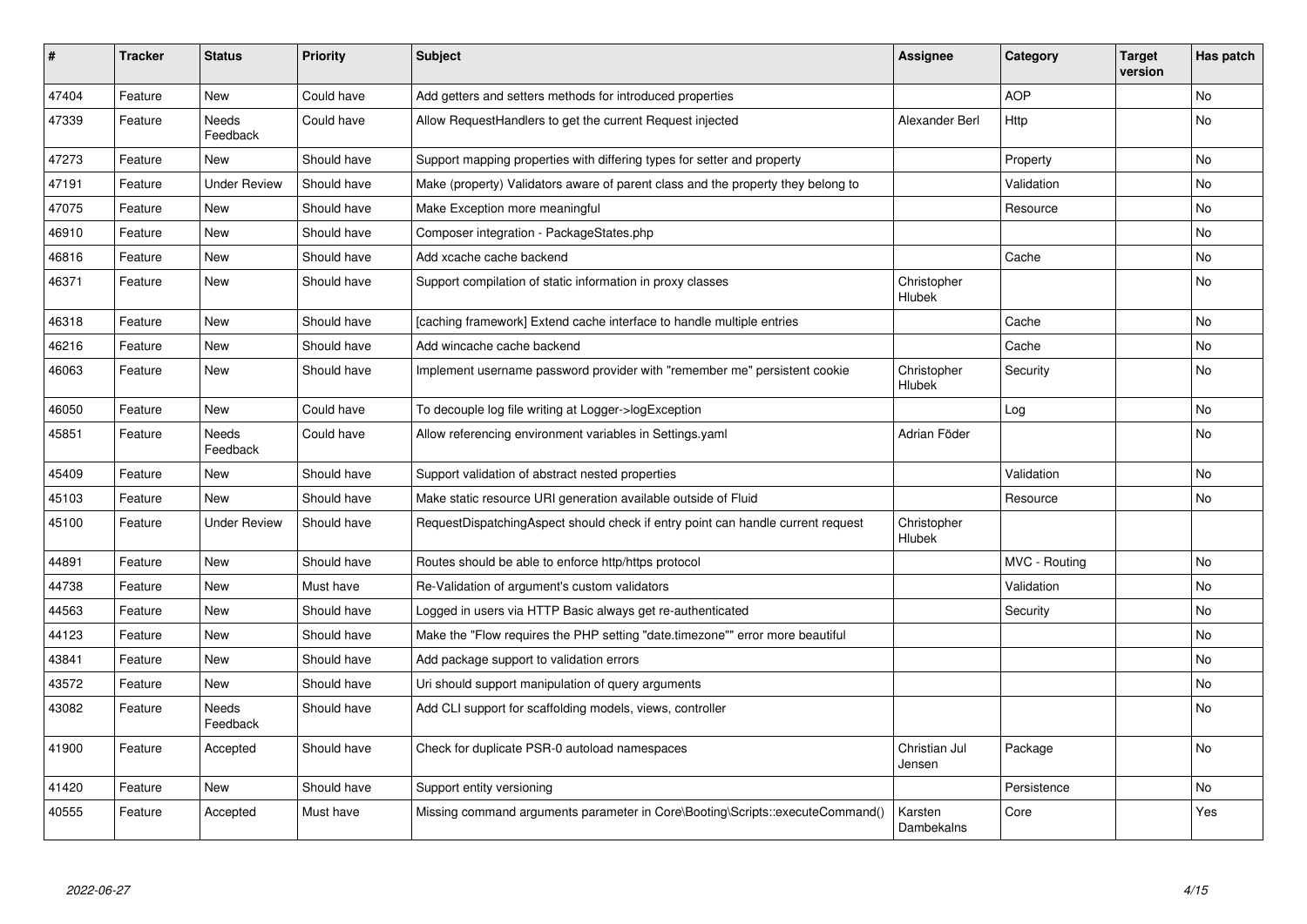| $\pmb{\#}$ | <b>Tracker</b> | <b>Status</b>       | <b>Priority</b> | <b>Subject</b>                                                                                            | <b>Assignee</b>       | Category       | <b>Target</b><br>version | Has patch |
|------------|----------------|---------------------|-----------------|-----------------------------------------------------------------------------------------------------------|-----------------------|----------------|--------------------------|-----------|
| 40418      | Feature        | Needs<br>Feedback   | Could have      | Add an option to flow3:cache:flush thats keeps user sessions active                                       |                       | Session        |                          | <b>No</b> |
| 39910      | Feature        | Accepted            | Should have     | Ability to query user based on roles                                                                      |                       | Security       |                          | No        |
| 39788      | Feature        | New                 | Could have      | RFC: Repository based NotExistsValidator                                                                  |                       | Validation     |                          | No        |
| 39609      | Feature        | Accepted            | Should have     | <b>Migration Version</b>                                                                                  | Karsten<br>Dambekalns | - Migrations - |                          | No        |
| 39253      | Feature        | Accepted            | Should have     | Remove mirroring mode option and code                                                                     | Karsten<br>Dambekalns | Resource       |                          | No        |
| 39088      | Feature        | New                 | Should have     | Add a sgnalslot before compilation                                                                        |                       | Core           |                          | No        |
| 38222      | Feature        | New                 | Could have      | Step execution signals with concrete name                                                                 |                       | Core           |                          | No        |
| 38065      | Feature        | New                 | Must have       | Implement content security for DQL queries                                                                | Andreas Förthner      | Security       |                          | No        |
| 37885      | Feature        | New                 | Could have      | Add CLI to show the object-configuration for a FLOW3 object-name                                          | <b>Martin Ficzel</b>  | Cli            |                          | No        |
| 37846      | Feature        | New                 | Should have     | Should be able to declare more than one controllerObjectName per requestPatterns                          |                       | Security       |                          | No        |
| 37405      | Feature        | <b>Under Review</b> | Should have     | When changing a property wich is used in routing the Link-VH should direkt to the<br>new properties value |                       | MVC - Routing  |                          | No        |
| 37373      | Feature        | <b>Under Review</b> | Should have     | Make annotation overrides / "injection" via Objects.yaml possible                                         | <b>Marc Neuhaus</b>   | Configuration  |                          | <b>No</b> |
| 37372      | Feature        | Accepted            | Should have     | Inheritance in ORM should be configured automatically                                                     | Karsten<br>Dambekalns | Persistence    |                          | No        |
| 37279      | Feature        | New                 | Should have     | Request PropertyMapping                                                                                   |                       | Property       |                          | No        |
| 37212      | Feature        | Accepted            | Must have       | Edge Side Includes (ESI)                                                                                  | Robert Lemke          | Http           |                          | No        |
| 36955      | Feature        | New                 | Should have     | Add type filter to var_dump()                                                                             |                       | Error          |                          | No        |
| 36715      | Feature        | Accepted            | Should have     | Make simultaneous use of multiple persistence backends possible                                           | Karsten<br>Dambekalns | Persistence    |                          | No        |
| 36510      | Feature        | New                 | Should have     | <b>Firewall Redirect?</b>                                                                                 |                       |                |                          | No        |
| 36509      | Feature        | New                 | Should have     | redirectToUri to an uri with acl forces a 403 because of missing csrf token.                              |                       |                |                          | No        |
| 35783      | Feature        | New                 | Should have     | Lifecycle method after property mapping                                                                   |                       | Object         |                          | No        |
| 35781      | Feature        | New                 | Should have     | Model validation                                                                                          |                       | Validation     |                          | No        |
| 35388      | Feature        | New                 | Could have      | Use the current package as default for translations within controllers                                    |                       | 118n           |                          | No        |
| 35030      | Feature        | <b>Under Review</b> | Should have     | Dynamic locale detection                                                                                  | Karsten<br>Dambekalns | 118n           |                          | No        |
| 34816      | Feature        | New                 | Should have     | Long text encryption                                                                                      |                       | Security       |                          | No        |
| 34674      | Feature        | Accepted            | Should have     | NotFoundView is not injected in ActionController                                                          | Robert Lemke          | <b>MVC</b>     |                          | No        |
| 34133      | Feature        | New                 | Could have      | RFC: Handle Semicolons in Path part of URIs as Scoped Path Parameters                                     |                       | Property       |                          | No        |
| 33937      | Feature        | Accepted            | Should have     | Convenience method to resolve public "resource://" paths                                                  | Karsten<br>Dambekalns | Resource       |                          | No        |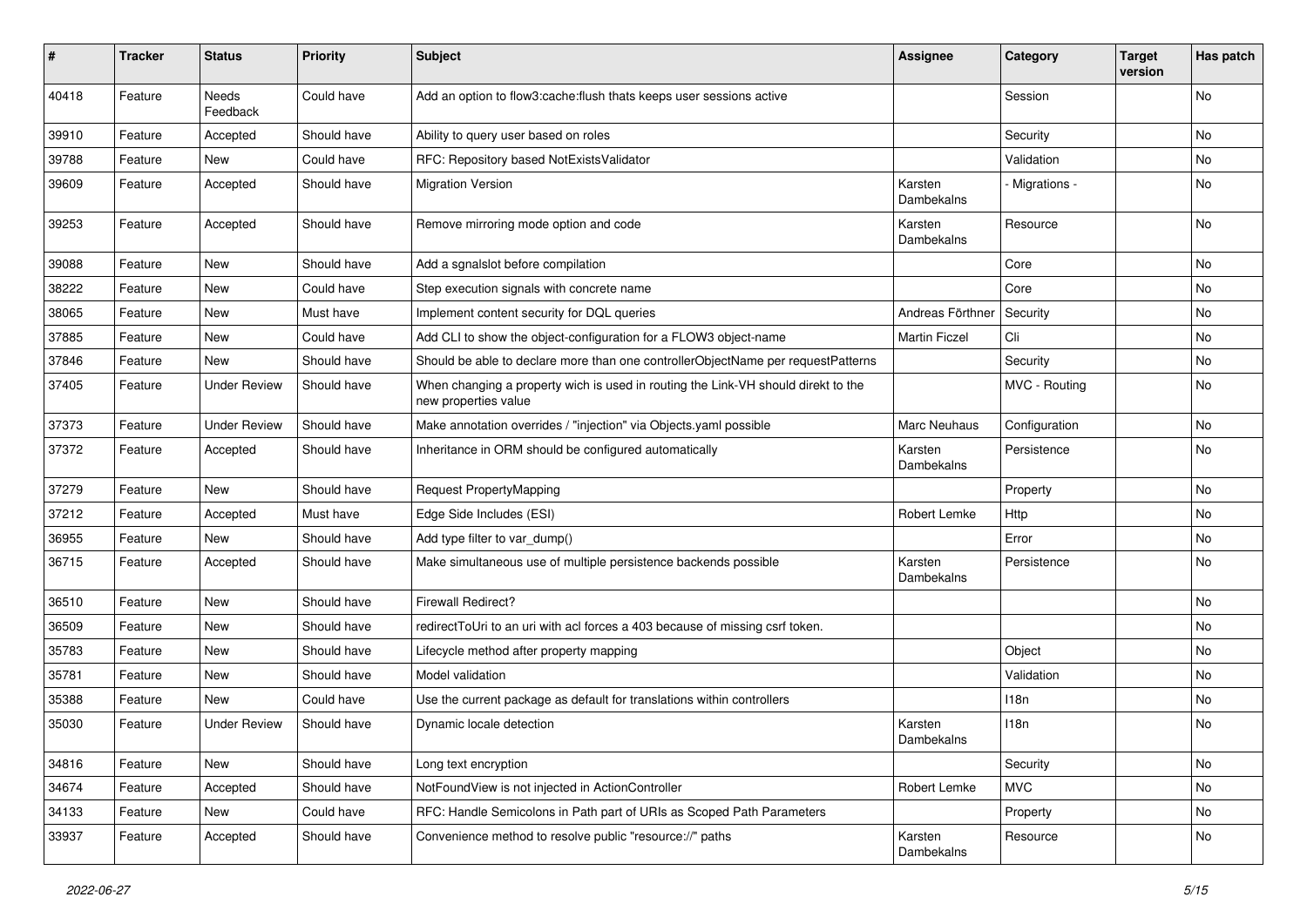| $\sharp$ | <b>Tracker</b> | <b>Status</b>            | <b>Priority</b> | <b>Subject</b>                                                                  | <b>Assignee</b>             | Category      | <b>Target</b><br>version | Has patch |
|----------|----------------|--------------------------|-----------------|---------------------------------------------------------------------------------|-----------------------------|---------------|--------------------------|-----------|
| 33710    | Feature        | New                      | Should have     | Configuration based on Domain                                                   |                             |               |                          | No        |
| 33587    | Feature        | New                      | Should have     | Automatically remove unused Resources                                           |                             | Resource      |                          | No        |
| 33049    | Feature        | New                      | Could have      | Allow configuration of context without environment variable (needed for IIS)    |                             | Core          |                          | No        |
| 33018    | Feature        | New                      | Should have     | Translator should support override of labels from other packages                |                             | 118n          |                          | No        |
| 32985    | Feature        | New                      | Should have     | Implement Processing Rules when merging numerically-indexed arrays              |                             | Utility       |                          | No        |
| 32607    | Feature        | <b>Needs</b><br>Feedback | Should have     | Export localized strings for JS consumption                                     | Karsten<br>Dambekalns       | 118n          |                          | No        |
| 32294    | Feature        | New                      | Should have     | Lazy initialization of loggers                                                  |                             |               |                          | <b>No</b> |
| 32106    | Feature        | Accepted                 | Should have     | Support for Object source in PropertyMapper                                     |                             | Property      |                          | Yes       |
| 31484    | Feature        | Needs<br>Feedback        | Could have      | possibility to modify inner workings of proxy class builder                     |                             |               |                          | No        |
| 31262    | Feature        | <b>New</b>               | Should have     | Named arguments in Objects.yaml for constructor arguments                       |                             | Object        |                          | <b>No</b> |
| 31261    | Feature        | New                      | Should have     | Virtual objects - generate proxy classes for interfaces                         |                             | Object        |                          | No        |
| 30933    | Feature        | <b>Needs</b><br>Feedback | Should have     | Check for unique constraints on add()                                           | Karsten<br>Dambekalns       | Persistence   |                          | No        |
| 30890    | Feature        | Accepted                 | Should have     | Developer Toolbar                                                               | Christian Müller            | <b>MVC</b>    |                          | No        |
| 30428    | Feature        | New                      | Should have     | Cloning of request arguments                                                    |                             | <b>MVC</b>    |                          |           |
| 30423    | Feature        | New                      | Should have     | Rendering template of other action without forward                              |                             | <b>MVC</b>    |                          | No        |
| 30418    | Feature        | New                      | Should have     | Package bootstrapping following dependencies                                    |                             | Core          |                          |           |
| 30258    | Feature        | New                      | Should have     | Support optional package dependencies                                           |                             |               |                          |           |
| 29972    | Feature        | <b>Under Review</b>      | Should have     | <b>Configurable Redirects</b>                                                   | <b>Tim Kandel</b>           | MVC - Routing |                          | No        |
| 29476    | Feature        | New                      | Should have     | Provider rendering time and query count for request                             |                             |               |                          |           |
| 29387    | Feature        | Needs<br>Feedback        | Should have     | A token with wrong credentials should throw an exception                        | Andreas Förthner   Security |               |                          |           |
| 29258    | Feature        | Needs<br>Feedback        | Should have     | Provide a way to override classes by environment                                |                             |               |                          | No        |
| 28399    | Feature        | Needs<br>Feedback        | Should have     | Validation message and code should be configurable for bundled validators       |                             | Validation    |                          | No        |
| 28231    | Feature        | New                      | Should have     | Allow output to STDERR for CLI Response                                         |                             | <b>MVC</b>    |                          |           |
| 28136    | Feature        | New                      | Should have     | HTTP Semantics for Transactions and more                                        |                             | Persistence   |                          | No        |
| 28074    | Feature        | Needs<br>Feedback        | Should have     | Provide a shell script that installs Phoenix or FLOW3 from git                  | Markus Bucher               |               |                          | No        |
| 28052    | Feature        | On Hold                  | Should have     | Possibility to enable or disable accounts                                       | Julian Kleinhans            | Security      |                          | No        |
| 27322    | Feature        | On Hold                  | Should have     | Add support for Appserver-in-PHP, which could result in much faster executions. | Christopher<br>Hlubek       |               |                          | No        |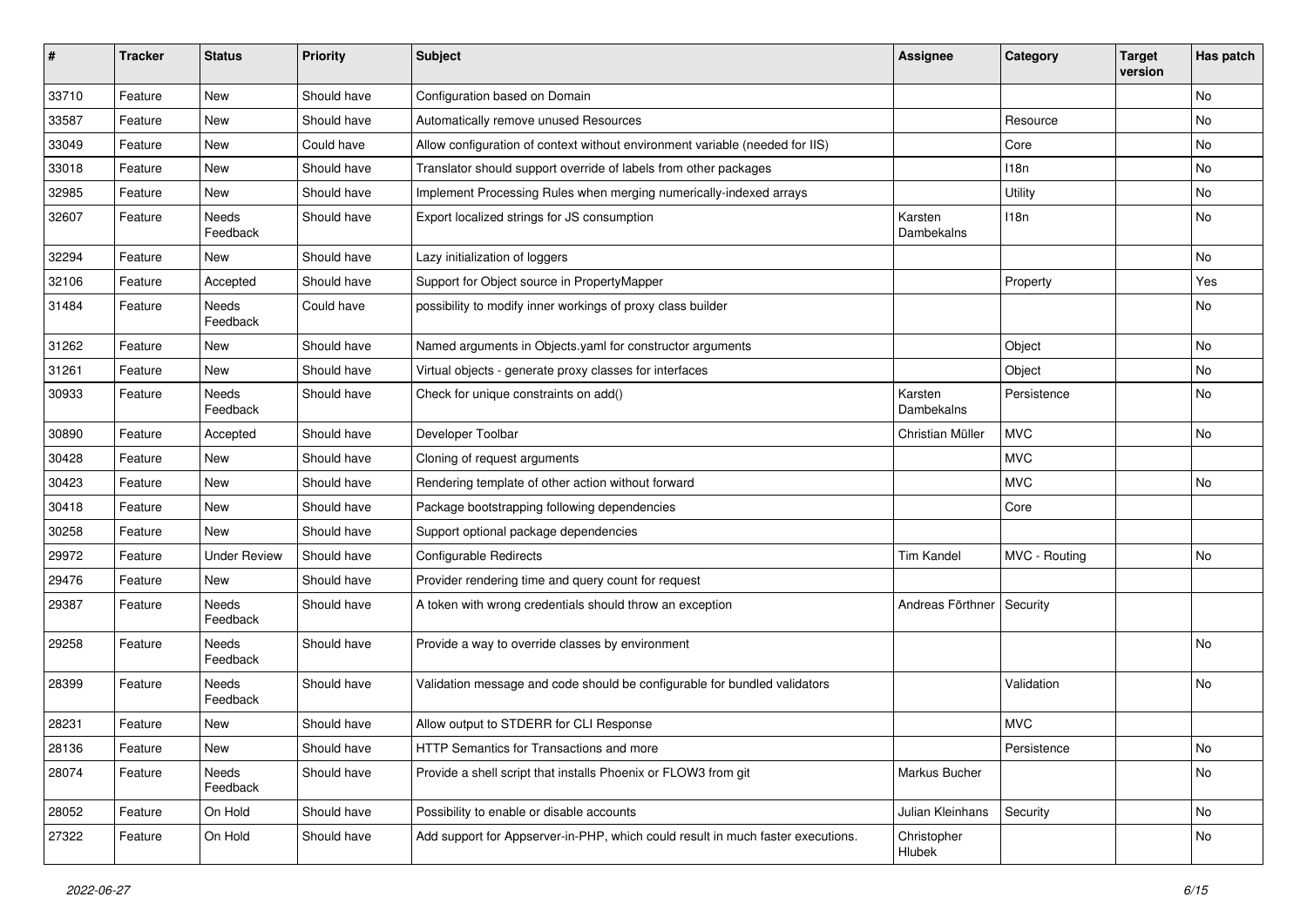| #     | <b>Tracker</b> | <b>Status</b>     | <b>Priority</b> | <b>Subject</b>                                                                                             | Assignee              | Category      | <b>Target</b><br>version | Has patch |
|-------|----------------|-------------------|-----------------|------------------------------------------------------------------------------------------------------------|-----------------------|---------------|--------------------------|-----------|
| 26986 | Feature        | Accepted          | Should have     | Debug toolbar                                                                                              | Christian Müller      |               |                          | No        |
| 26943 | Feature        | Needs<br>Feedback | Should have     | Add i18n support to domain models                                                                          | Karsten<br>Dambekalns | 118n          |                          | No        |
| 26767 | Feature        | <b>New</b>        | Should have     | Reflection method to get a method return type and documentation                                            |                       | Reflection    |                          |           |
| 26765 | Feature        | Accepted          | Should have     | Support class schema features for every reflected class                                                    | Karsten<br>Dambekalns | Reflection    |                          | No        |
| 26745 | Feature        | New               | Should have     | MVC should know about entities lying in the session                                                        |                       | <b>MVC</b>    |                          | No        |
| 9968  | Feature        | New               | Should have     | Promote security publishing configuration automatically when persisting models                             | Andreas Förthner      | Security      |                          |           |
| 9861  | Feature        | Needs<br>Feedback | Should have     | Leave logging up and running as long as possible                                                           |                       | Log           |                          | No        |
| 9537  | Feature        | New               | Should have     | Query criterions should be able to compare whole objects                                                   |                       | Persistence   |                          |           |
| 9313  | Feature        | New               | Should have     | Support for currencies                                                                                     |                       | 118n          |                          | No        |
| 8981  | Feature        | New               | Could have      | Security/Performance: Provide Webserver Configuration file for common webservers -<br>do not use .htaccess |                       |               |                          |           |
| 8464  | Feature        | <b>New</b>        | Should have     | Write settings using the ConfigurationManager                                                              |                       | Configuration |                          | No        |
| 8463  | Feature        | New               | Should have     | Check security policy for objects reconstituted in the session scope                                       |                       | Security      |                          |           |
| 8462  | Feature        | New               | Should have     | Check subobjects in query rewriting                                                                        |                       | Security      |                          |           |
| 6712  | Feature        | Accepted          | Should have     | Implement mixin support                                                                                    | Robert Lemke          | <b>AOP</b>    |                          |           |
| 6603  | Feature        | New               | Must have       | Provide a policy management API                                                                            | Andreas Förthner      | Security      |                          |           |
| 6602  | Feature        | New               | Could have      | Implement after invocation handling                                                                        | Andreas Förthner      | Security      |                          |           |
| 6178  | Feature        | New               | Should have     | Implement FileType and FileSize validators                                                                 |                       | Validation    |                          |           |
| 5774  | Feature        | New               | Should have     | Package Manager should clear all cache entries tagged with %PACKAGE%                                       |                       | Package       |                          |           |
| 5442  | Feature        | New               | Should have     | Destroy session / logout user on deleting an account                                                       | Andreas Förthner      | Security      |                          |           |
| 4146  | Feature        | Accepted          | Should have     | Support typed parameters for validation                                                                    | Karsten<br>Dambekalns | Validation    |                          |           |
| 3728  | Feature        | <b>New</b>        | Should have     | Support arrays of objects as controller arguments                                                          |                       | <b>MVC</b>    |                          |           |
| 3621  | Feature        | New               | Should have     | Implement dynamic firewall filter registration                                                             | Andreas Förthner      | Security      |                          |           |
| 3619  | Feature        | New               | Should have     | Implement System Policy Support/System Security                                                            | Andreas Förthner      | Security      |                          |           |
| 3588  | Feature        | Accepted          | Should have     | Support value objects in the Object Factory                                                                | Robert Lemke          | Object        |                          |           |
| 3587  | Feature        | <b>New</b>        | Could have      | Enforce validation rules for value objects already in constructor                                          |                       | Validation    |                          |           |
| 3580  | Feature        | New               | Must have       | Create an administration panel for the FLOW3 Development context                                           |                       | <b>MVC</b>    |                          |           |
| 3312  | Feature        | Needs<br>Feedback | Should have     | Allow for easy logging by annotations                                                                      | Robert Lemke          | Log           |                          |           |
| 3306  | Feature        | Accepted          | Should have     | Flush routes cache automatically on class file modifications                                               | Robert Lemke          | <b>MVC</b>    |                          |           |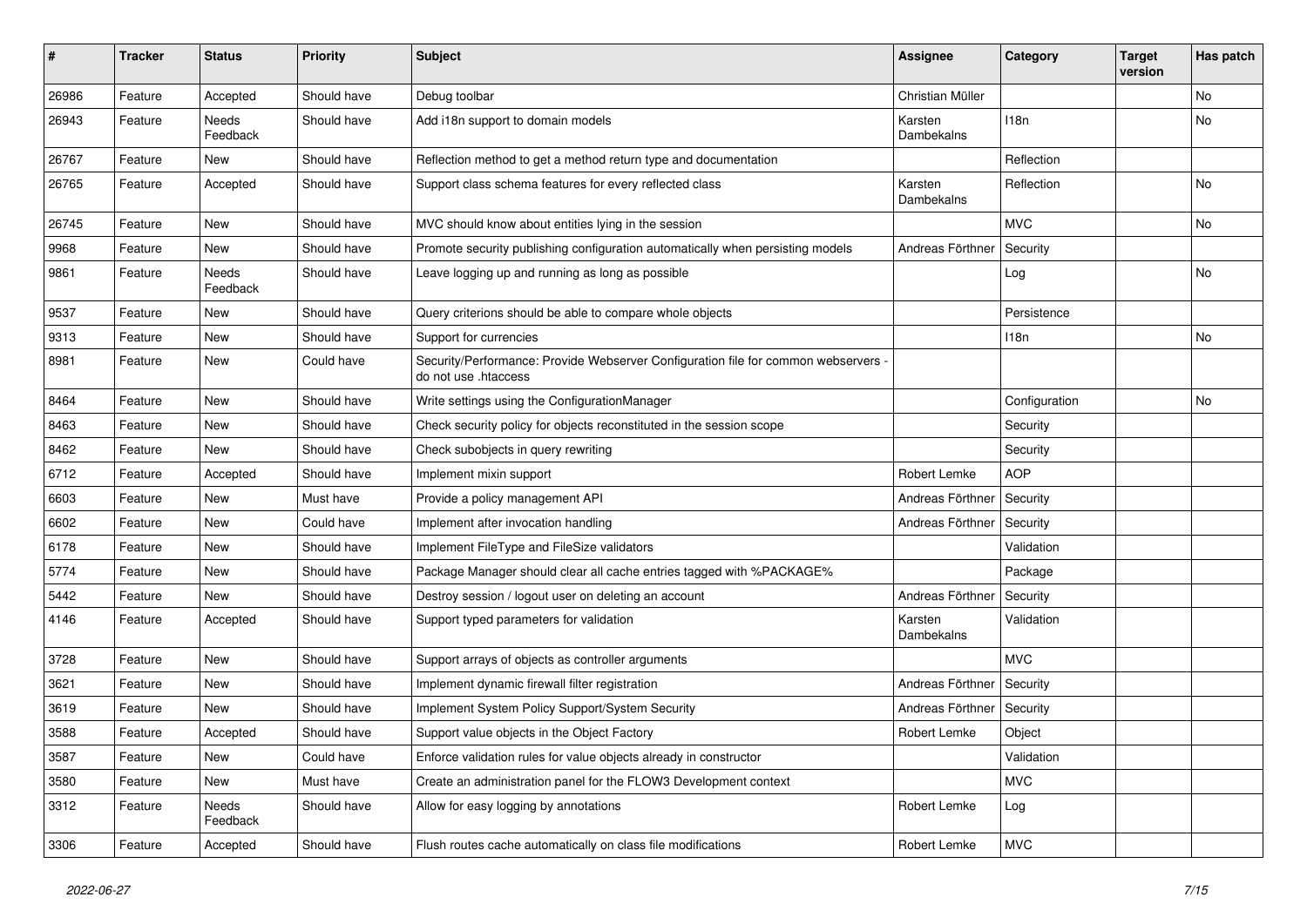| #     | <b>Tracker</b> | <b>Status</b>       | <b>Priority</b> | Subject                                                                                        | <b>Assignee</b>       | Category                         | <b>Target</b><br>version | Has patch |
|-------|----------------|---------------------|-----------------|------------------------------------------------------------------------------------------------|-----------------------|----------------------------------|--------------------------|-----------|
| 3305  | Feature        | Accepted            | Must have       | Unmodified objects retrieved from a repository should not be validated in the<br>controller    | Robert Lemke          | <b>MVC</b>                       |                          | No        |
| 3153  | Feature        | New                 | Should have     | Support of action based filter rules defined by annotation.                                    |                       | <b>MVC</b>                       |                          |           |
| 2817  | Feature        | Needs<br>Feedback   | Should have     | Provide safeguard for preventing multiple submits of a form                                    |                       | <b>MVC</b>                       |                          | No        |
| 1856  | Feature        | New                 | Should have     | The Package Manager checks dependencies between packages on each activation /<br>deactivation  | Christopher<br>Hlubek | Package                          |                          |           |
| 1785  | Feature        | New                 | Must have       | Automatic garbage collection for expired cache entries                                         |                       | Cache                            |                          |           |
| 890   | Feature        | New                 | Should have     | Add priority for advice chains                                                                 | Robert Lemke          | <b>AOP</b>                       |                          |           |
| 58579 | Feature        | New                 | Should have     | Adding own environment constants to Flow                                                       |                       |                                  | 2.x                      | No        |
| 56639 | Feature        | New                 | Must have       | Implement "getPrivateStorageUriByResource()" for recieving (image-) file URIs                  | Robert Lemke          |                                  | 2.x                      |           |
| 59878 | <b>Bug</b>     | New                 | Must have       | TYPO3\Flow\Core\Booting\Exception\SubProcessException thrown in file Scripts.php               |                       | <b>Error Handler</b><br>Report - | 1.1.1                    | No        |
| 40802 | <b>Bug</b>     | Accepted            | Should have     | Documentation mistake (authentication)                                                         | Karsten<br>Dambekalns | Documentation -                  | 1.1.1                    | No        |
| 39791 | <b>Bug</b>     | New                 | Must have       | Reflection data of old aspect is not removed                                                   |                       | Reflection                       | 1.1.1                    | No        |
| 38004 | <b>Bug</b>     | Accepted            | Should have     | Missing CheatSheet folder for Getting Started manual                                           | Karsten<br>Dambekalns | Documentation -                  | 1.1.1                    | No        |
| 51312 | <b>Bug</b>     | New                 | Should have     | Default php error handler generates warning (when loading<br>TYPO3\Flow\Error\Exception class) |                       | Core                             | 2.0                      | <b>No</b> |
| 65684 | <b>Bug</b>     | New                 | Should have     | Could not acquire lock for ClassLoader cache creation                                          | Sebastian Heuer       |                                  |                          | No        |
| 62740 | Bug            | New                 | Should have     | Add check on literal in TypeHandlingUtility::isCollectionType                                  |                       | Utility                          |                          | No        |
| 62009 | <b>Bug</b>     | New                 | Should have     | Rewrite URI Filename could be empty                                                            |                       |                                  |                          |           |
| 59747 | Bug            | New                 | Should have     | TYPO3\Flow\Error\Exception thrown in file ErrorHandler.php                                     |                       |                                  |                          | No        |
| 59442 | Bug            | <b>Under Review</b> | Should have     | Composite primary keys including foreign entity don't work                                     |                       | Persistence                      |                          | No        |
| 59366 | <b>Bug</b>     | <b>Under Review</b> | Should have     | fix* lifecycle callbacks should not be registered for unproxied entities                       |                       | Persistence                      |                          | No        |
| 59357 | Bug            | New                 | Should have     | Using the PackageManager directly instead of the Interface results in unexpected<br>behavior   |                       |                                  |                          | No        |
| 59322 | <b>Bug</b>     | New                 | Should have     | Mssing field exception should show missing migrations as well                                  |                       | Persistence                      |                          | No        |
| 59140 | Bug            | New                 | -- undefined -- | TYPO3\Flow\Error\Exception thrown in file ErrorHandler.php                                     |                       | - Error Handler<br>Report -      |                          | No        |
| 59084 | <b>Bug</b>     | New                 | Should have     | if 403 Exception show reason                                                                   |                       |                                  |                          | No        |
| 59049 | Bug            | New                 | Should have     | TYPO3\Flow\Error\Exception thrown in file ErrorHandler.php                                     |                       | Error Handler<br>Report -        |                          | No        |
| 59023 | Bug            | New                 | Should have     | BooleanConverter should not convert empty values to boolean                                    |                       | Property                         |                          | No        |
| 58996 | Bug            | New                 | Should have     | ResourceManager adding to persistence                                                          |                       |                                  |                          | No        |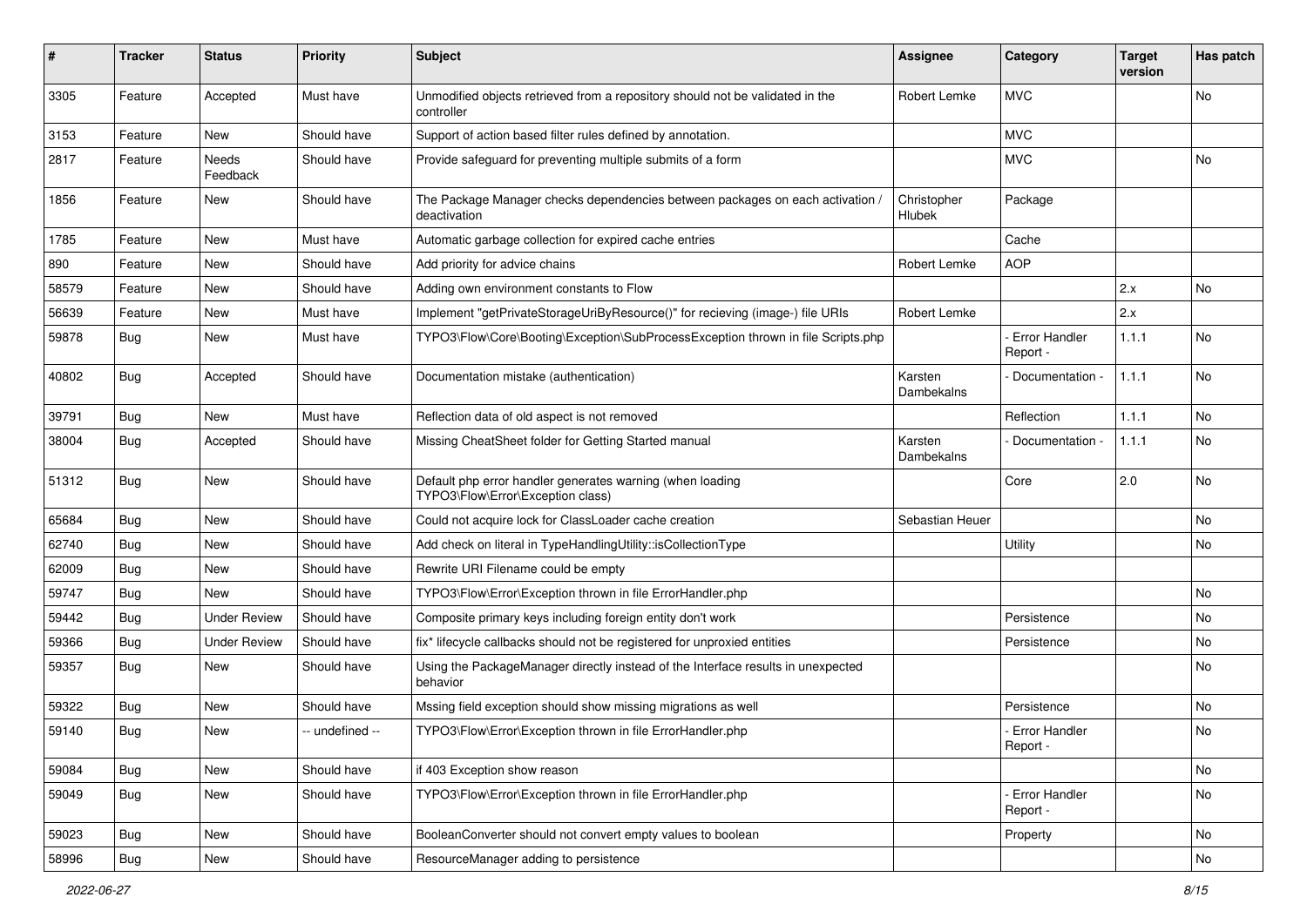| #     | <b>Tracker</b> | <b>Status</b>       | <b>Priority</b> | <b>Subject</b>                                                                                                       | Assignee                    | Category                         | <b>Target</b><br>version | Has patch |
|-------|----------------|---------------------|-----------------|----------------------------------------------------------------------------------------------------------------------|-----------------------------|----------------------------------|--------------------------|-----------|
| 58975 | Bug            | New                 | Must have       | Fix command for Linux in Qucikstart documentation                                                                    |                             | Documentation -                  |                          | No        |
| 58852 | <b>Bug</b>     | New                 | Should have     | TYPO3\Flow\Security\Exception\AccessDeniedException should clarify which action<br>fails to execute                  |                             | Security                         |                          | No        |
| 58773 | <b>Bug</b>     | Accepted            | Should have     | Improve NoMatchingRouteException                                                                                     | <b>Bastian</b><br>Waidelich | MVC - Routing                    |                          | No        |
| 58744 | <b>Bug</b>     | New                 | Should have     | Can not split configuration in settings.yaml                                                                         |                             |                                  |                          | <b>No</b> |
| 58494 | <b>Bug</b>     | Needs<br>Feedback   | Must have       | Inifinite redirects if index.php presents in URI                                                                     | <b>Bastian</b><br>Waidelich | MVC - Routing                    |                          | No        |
| 58193 | <b>Bug</b>     | <b>Under Review</b> | Should have     | Forward-port changelogs to master branch                                                                             | Karsten<br>Dambekalns       |                                  |                          | <b>No</b> |
| 57972 | Bug            | New                 | Should have     | Missing @ManyToOne in example for resource                                                                           |                             | Documentation -                  |                          | <b>No</b> |
| 57815 | Bug            | New                 | Should have     | Invalid resources are saved in the persistent resources folder                                                       |                             | Resource                         |                          | No        |
| 57796 | Bug            | <b>New</b>          | Should have     | XLIFF Fails if $id ==$ nodedata                                                                                      |                             |                                  |                          | No        |
| 57541 | <b>Bug</b>     | <b>Under Review</b> | Must have       | Content Security: operands work intrinsically differently in Rewrite and Manual check                                |                             | Security                         |                          | <b>No</b> |
| 57450 | <b>Bug</b>     | New                 | Should have     | International E-Mail addresses (umlauts, etc.) are not validated correctly                                           |                             | Validation                       |                          | No        |
| 57437 | Bug            | New                 | Should have     | Composer package replacement is not supported                                                                        |                             | Package                          |                          | No        |
| 56856 | Bug            | <b>Under Review</b> | Must have       | Fix StandardView Template                                                                                            |                             |                                  |                          | No        |
| 56601 | <b>Bug</b>     | <b>Under Review</b> | Must have       | PersistenceManager wrong handling of ORM\ld                                                                          |                             |                                  |                          | No        |
| 56573 | Bug            | New                 | Should have     | Converting by Flow\Identity                                                                                          |                             | Persistence                      |                          | No        |
| 56544 | <b>Bug</b>     | <b>New</b>          | Must have       | FLOW Exception on tar package inclusion via composer                                                                 |                             | Core                             |                          | No        |
| 56107 | <b>Bug</b>     | New                 | Should have     | Property mapping configuration only supports one wildcard at a time                                                  |                             | Property                         |                          | No        |
| 55954 | <b>Bug</b>     | New                 | Should have     | Associations to ValueObjects should not be cascade all'd                                                             |                             |                                  |                          | <b>No</b> |
| 55937 | Bug            | New                 | Must have       | FlashMessage queue is lost                                                                                           |                             | Session                          |                          | No        |
| 55306 | Bug            | <b>Under Review</b> | Should have     | Filenames should not exceed 255 characters                                                                           | Christian Müller            |                                  |                          | No        |
| 54744 | <b>Bug</b>     | New                 | Should have     | System.log contains many NOTICE Flow The argument "workspace" declared in<br>pointcut does not exist in method TYPO3 |                             | Log                              |                          | No        |
| 54589 | Bug            | New                 | Should have     | Role parent is not removed from roles MM table                                                                       |                             | Security                         |                          | No        |
| 54549 | Bug            | New                 | Must have       | PackageManager::createPackage is incompatible to PackageManagerInterface                                             |                             |                                  |                          | No        |
| 54458 | Bug            | New                 | Should have     | Missing Version Number in packages                                                                                   |                             | Package                          |                          | No        |
| 54451 | Bug            | New                 | Must have       | No functionality at Apache environments with suexec                                                                  |                             |                                  |                          | No        |
| 54446 | <b>Bug</b>     | New                 | Should have     | Cache filebackend 'include once'                                                                                     |                             | Cache                            |                          | No        |
| 54381 | Bug            | New                 | -- undefined -- | TYPO3\Flow\Core\Booting\Exception\SubProcessException thrown in file Scripts.php                                     |                             | <b>Error Handler</b><br>Report - |                          | No        |
| 54181 | <b>Bug</b>     | New                 | Could have      | Use date_default_timezone_get() instead of ini_get('date.timezone')                                                  |                             | Core                             |                          | Yes       |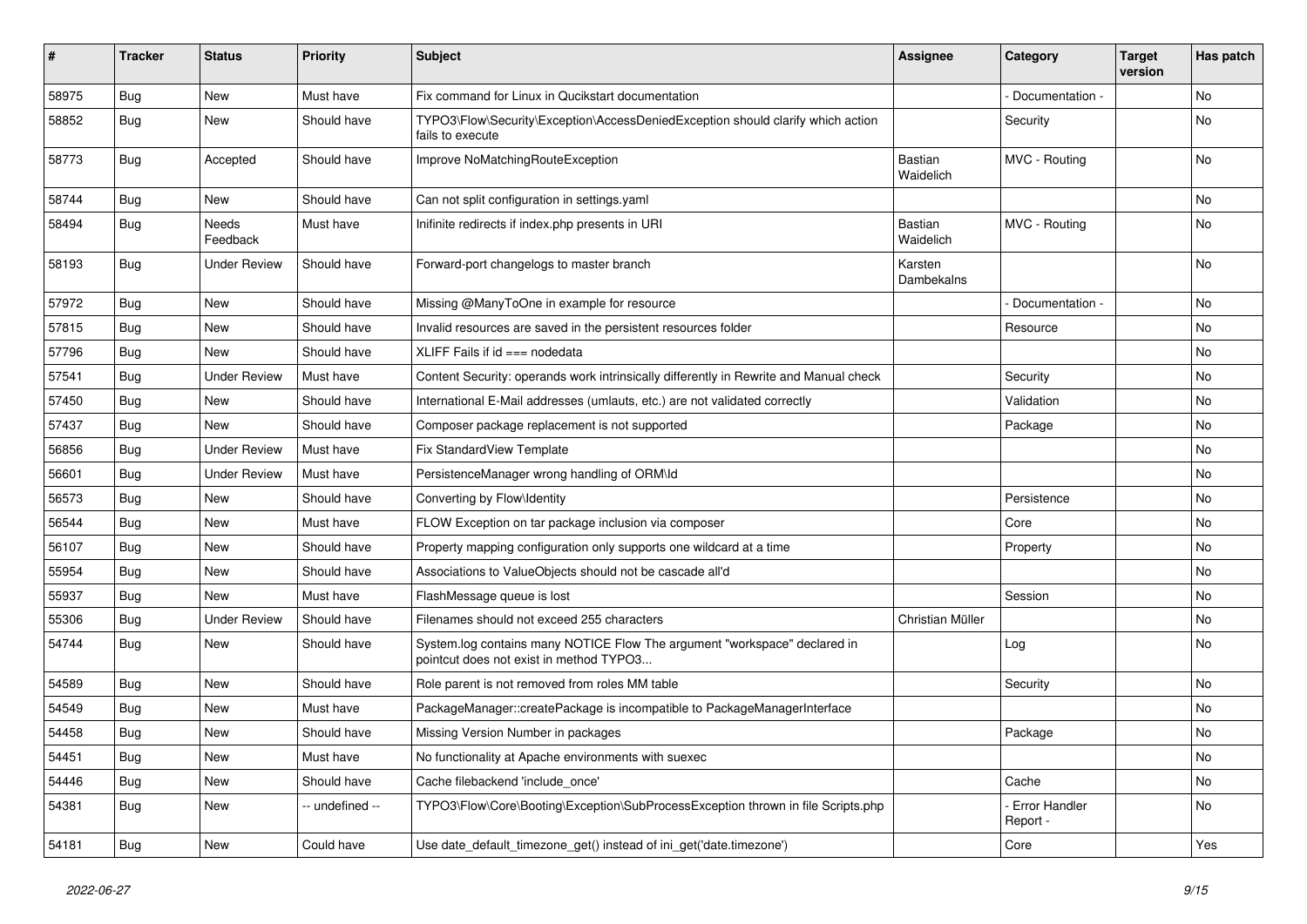| #     | <b>Tracker</b> | <b>Status</b>     | <b>Priority</b> | <b>Subject</b>                                                                                                                         | <b>Assignee</b>       | Category                         | <b>Target</b><br>version | Has patch |
|-------|----------------|-------------------|-----------------|----------------------------------------------------------------------------------------------------------------------------------------|-----------------------|----------------------------------|--------------------------|-----------|
| 54146 | Bug            | <b>New</b>        | Should have     | Different sorting of arguments in ACL Patterns doesnt work                                                                             | Christian Müller      | Security                         |                          | <b>No</b> |
| 53851 | Bug            | <b>New</b>        | -- undefined -- | TYPO3\Flow\Core\Booting\Exception\SubProcessException thrown in file Scripts.php                                                       |                       | <b>Error Handler</b><br>Report - |                          | <b>No</b> |
| 53620 | <b>Bug</b>     | <b>New</b>        | Should have     | Move Classes/TYPO3/Flow/Composer to own Package                                                                                        |                       | Package                          |                          | No        |
| 53533 | <b>Bug</b>     | <b>New</b>        | Should have     | Class reflection assumes reverse PSR-0, can lead to fail in autoloader                                                                 |                       | Reflection                       |                          | No        |
| 53350 | Bug            | Accepted          | Should have     | Trying to create a Link in an Template in CLI Context should provide a helpful<br>exception                                            | Bastian<br>Waidelich  | MVC - Routing                    |                          | No        |
| 53262 | Bug            | <b>New</b>        | Should have     | FileBakend have some race condition                                                                                                    | Dominique Feyer       | Cache                            |                          | Yes       |
| 53224 | Bug            | <b>New</b>        | Should have     | Constructor in subclass breaks call chain leading to missing identifier / uuid                                                         |                       | Object                           |                          | No        |
| 53189 | <b>Bug</b>     | <b>New</b>        | Should have     | Blog tutorial no longer works                                                                                                          | <b>Philipp Maier</b>  |                                  |                          | No        |
| 52945 | <b>Bug</b>     | <b>New</b>        | Should have     | Excluded classes should only be excluded from reflection but still autoloaded                                                          |                       |                                  |                          | No        |
| 52909 | Bug            | <b>New</b>        | Should have     | Class Loader fallback to non-proxy hides fatal errors                                                                                  |                       | Core                             |                          | No        |
| 52430 | Bug            | New               | Should have     | Cannot convert from UUID to auto-increment ID                                                                                          |                       |                                  |                          | No        |
| 52185 | <b>Bug</b>     | <b>New</b>        | Could have      | PositionalArraySorter should detect recursive dependencies                                                                             |                       | Utility                          |                          | No        |
| 52014 | Bug            | <b>New</b>        | Should have     | Migration makes fields NOT NULL even though not true                                                                                   |                       | Persistence                      |                          | <b>No</b> |
| 52005 | Bug            | New               | Could have      | TYPO3\Flow\Error\Exception thrown in file ErrorHandler.php                                                                             |                       | <b>Error Handler</b><br>Report - |                          | <b>No</b> |
| 51972 | <b>Bug</b>     | New               | Should have     | Joins for every deep property constraint make cartesian selection                                                                      | Adrian Föder          |                                  |                          | Yes       |
| 51811 | <b>Bug</b>     | <b>New</b>        | Should have     | Improve session handle when the authenticated account is removed from persitance                                                       | Dominique Feyer       |                                  |                          | Yes       |
| 51763 | <b>Bug</b>     | <b>New</b>        | Should have     | HttpRequest always returns content of the current request                                                                              |                       | Http                             |                          | No        |
| 51704 | <b>Bug</b>     | <b>New</b>        | -- undefined -- | TYPO3\Flow\Error\Exception thrown in file ErrorHandler.php                                                                             |                       | <b>Error Handler</b><br>Report · |                          | No        |
| 51489 | Bug            | New               | -- undefined -- | Doctrine\Common\Annotations\AnnotationException thrown in file<br>AnnotationException.php                                              |                       | Annotations                      |                          | <b>No</b> |
| 51188 | <b>Bug</b>     | <b>New</b>        | Should have     | Doctrine does not respect AOP-injected properties                                                                                      |                       | Persistence                      |                          | No        |
| 51120 | <b>Bug</b>     | <b>New</b>        | Must have       | \TYPO3\Flow\Core\Booting::buildSubprocessCommand - wrong command if passed<br>more than one parameters                                 |                       | Core                             |                          | No        |
| 50869 | Bug            | <b>New</b>        | Could have      | key() invoked on object                                                                                                                |                       |                                  |                          | <b>No</b> |
| 50395 | Bug            | Accepted          | Should have     | Route cache caches routes for non dispatchable requests                                                                                | Bastian<br>Waidelich  | MVC - Routing                    |                          | <b>No</b> |
| 50342 | <b>Bug</b>     | New               | Could have      | PropertyMapper: Use of interface method before implementation check                                                                    |                       |                                  |                          | No        |
| 50080 | <b>Bug</b>     | Needs<br>Feedback | Should have     | Broken concept for CLI/Web separation                                                                                                  | Karsten<br>Dambekalns | Core                             |                          | No        |
| 49801 | <b>Bug</b>     | New               | -- undefined -- | TYPO3\Flow\Security\Exception\AccessDeniedException thrown in file<br>TYPO3 Flow Security Authorization AccessDecisionVoterManager.php |                       | <b>Error Handler</b><br>Report - |                          | No        |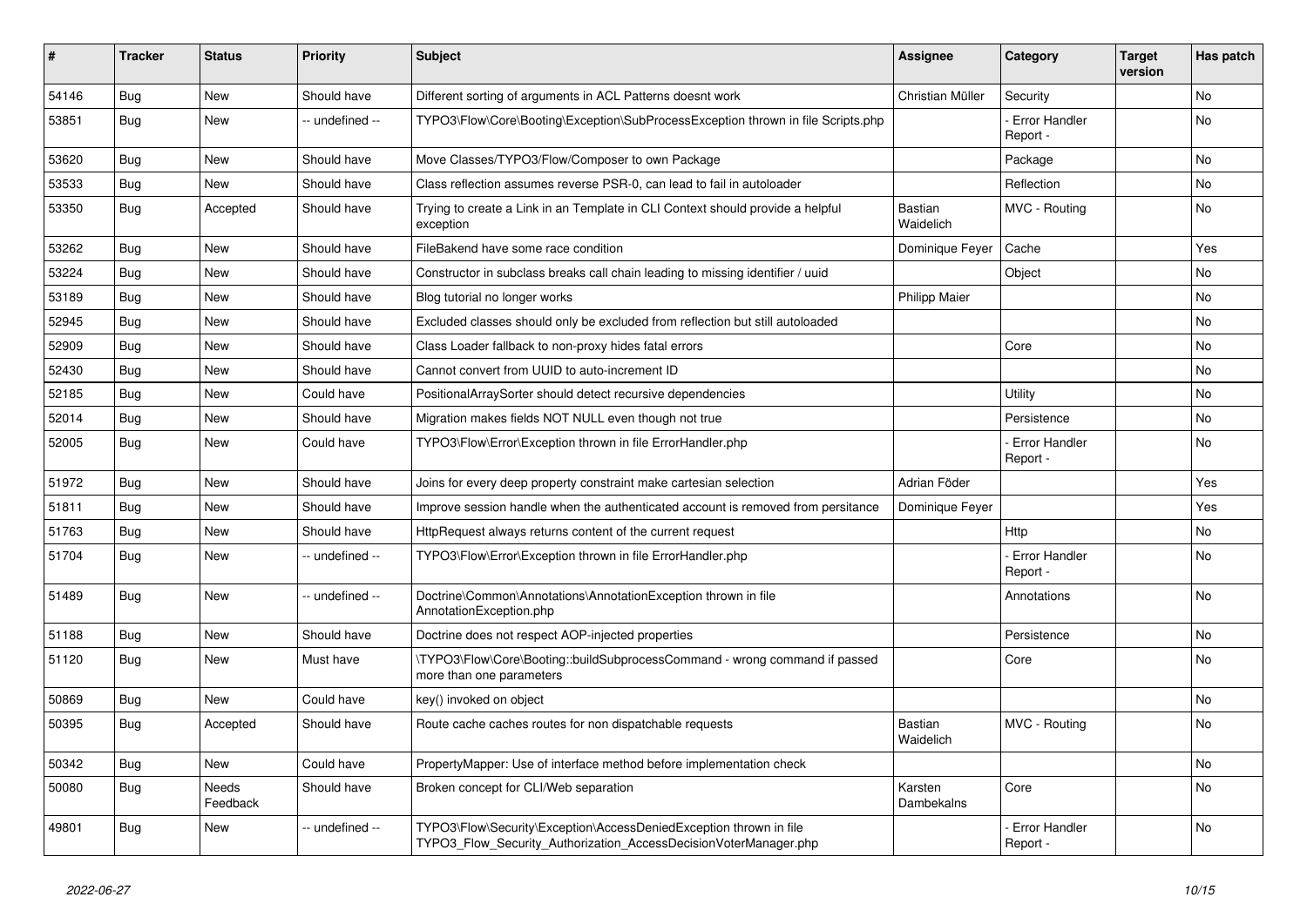| #     | <b>Tracker</b> | <b>Status</b>       | <b>Priority</b> | <b>Subject</b>                                                                                                               | <b>Assignee</b>      | Category                  | <b>Target</b><br>version | Has patch |
|-------|----------------|---------------------|-----------------|------------------------------------------------------------------------------------------------------------------------------|----------------------|---------------------------|--------------------------|-----------|
| 49780 | Bug            | New                 | Should have     | Roles are not synchronized                                                                                                   |                      | Security                  |                          | No        |
| 49566 | <b>Bug</b>     | New                 | Should have     | NULL source values are not handled correctly                                                                                 | Adrian Föder         | Property                  |                          | No        |
| 49423 | Bug            | New                 | Must have       | Role name and packageKey are not accessible                                                                                  |                      |                           |                          | No        |
| 49373 | Bug            | New                 | Must have       | Methods policy with key "Controllers" is ignored                                                                             |                      | Security                  |                          | No        |
| 49372 | <b>Bug</b>     | New                 | Should have     | ObjectConverter ignores implemented interface when mapping subtype                                                           |                      |                           |                          | No        |
| 49011 | <b>Bug</b>     | <b>Under Review</b> | Should have     | Support executing TYPO3. Flow inside a PHAR                                                                                  |                      |                           |                          | No        |
| 48873 | <b>Bug</b>     | New                 | Should have     | Error when calling resourceManager->deleteResource on unpublished Resource                                                   |                      | Error Handler<br>Report - |                          | No        |
| 48596 | Bug            | <b>Under Review</b> | Should have     | Ignored Tags configuration should be easier to configure from packages                                                       | Alexander Berl       | Configuration             |                          | No        |
| 48532 | <b>Bug</b>     | <b>Under Review</b> | Should have     | JsonView Configuration behaves differently for arrays and objects                                                            | Alexander Berl       | <b>MVC</b>                |                          | No        |
| 48430 | <b>Bug</b>     | New                 | Should have     | Default validator-messages are not correctly formatted                                                                       |                      |                           |                          | <b>No</b> |
| 48429 | Bug            | New                 | Should have     | Remove- and update-actions on repository are not persisted                                                                   |                      |                           |                          | No        |
| 47429 | Bug            | New                 | Should have     | Global policy files no longer allowed                                                                                        |                      | Security                  |                          | No        |
| 47236 | <b>Bug</b>     | Needs<br>Feedback   | Should have     | Error at offset 6279 of 6338                                                                                                 |                      |                           |                          | No        |
| 47073 | <b>Bug</b>     | New                 | Must have       | Cookie causes Error after Update                                                                                             |                      | Http                      |                          | No        |
| 46974 | <b>Bug</b>     | Accepted            | Should have     | Original and Proxy class in one file makes it difficult to reach 100% code coverage for<br>functional tests                  | Christian Müller     | Object                    |                          | No        |
| 46689 | Bug            | New                 | Must have       | The new ClassLoader swallows Fatal Errors                                                                                    | Marc Neuhaus         |                           |                          | No        |
| 46210 | <b>Bug</b>     | Needs<br>Feedback   | Should have     | securityContext->getParty() in the initializeObject() method of a session-Scope object<br>throws exception on second request |                      | Session                   |                          | No        |
| 46120 | <b>Bug</b>     | New                 | Must have       | Important step missing in the installation chapter                                                                           |                      | Documentation -           |                          | <b>No</b> |
| 46097 | Bug            | New                 | Must have       | Logged in user gets session of an other logged in user                                                                       | Robert Lemke         | Session                   |                          | No        |
| 46073 | Bug            | <b>Under Review</b> | Should have     | Scripts::executeCommand must be usable outsite of TYPO3.Flow                                                                 |                      |                           |                          | No        |
| 46066 | <b>Bug</b>     | New                 | Should have     | Currency formatter uses wrong format for ISO 4217 currency codes                                                             |                      | 118 <sub>n</sub>          |                          | No        |
| 46010 | Bug            | New                 | Should have     | Generating a DiscriminatorMap with base class in different namespace does not work                                           |                      | Persistence               |                          | No        |
| 45917 | Bug            | New                 | Should have     | RoutePartHandler transliteration must be improved                                                                            |                      | MVC - Routing             |                          | <b>No</b> |
| 45669 | Bug            | New                 | Should have     | PersistentObjectConverter does not convert ValueObjects by _identity                                                         |                      |                           |                          | No        |
| 45640 | Bug            | New                 | Could have      | Every relation is set to cascade=all if the related entity is no aggregate root                                              |                      | Persistence               |                          | N0        |
| 45623 | Bug            | New                 | Should have     | SQL error when calling TYPO3.Blog Setup controller                                                                           |                      | - Documentation -         |                          | No        |
| 45611 | Bug            | New                 | Could have      | Destruction of session after logout should be configurable                                                                   |                      | Security                  |                          | No        |
| 45405 | Bug            | Accepted            | Should have     | Uncaught Exception in DynamicRoutePart                                                                                       | Bastian<br>Waidelich | MVC - Routing             |                          | No        |
| 45386 | Bug            | New                 | Could have      | Package::buildArrayOfClassFiles tries to determine class names from file paths                                               |                      |                           |                          | No        |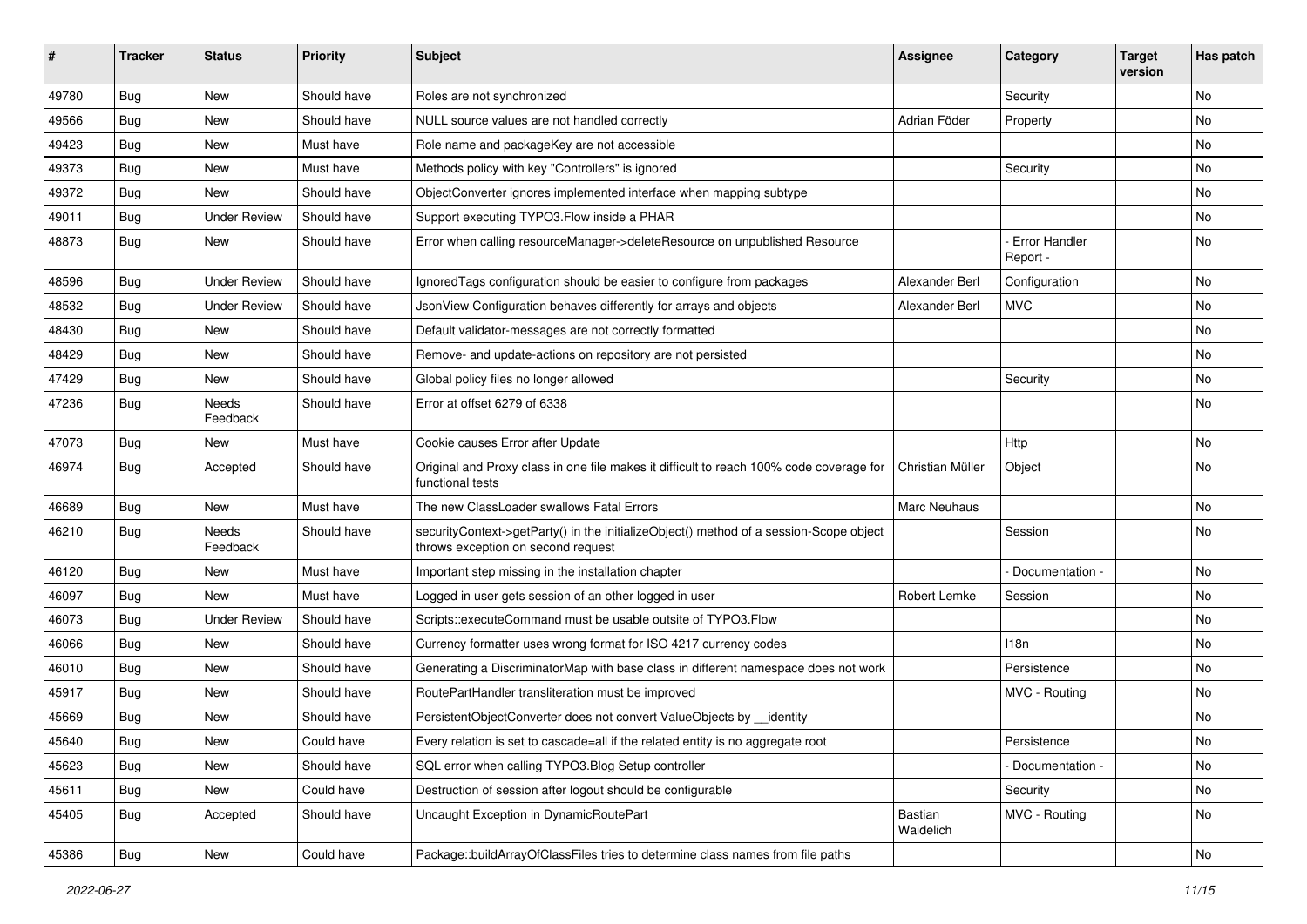| ∦     | <b>Tracker</b> | <b>Status</b>       | <b>Priority</b> | Subject                                                                                                      | <b>Assignee</b>       | Category        | <b>Target</b><br>version | Has patch |
|-------|----------------|---------------------|-----------------|--------------------------------------------------------------------------------------------------------------|-----------------------|-----------------|--------------------------|-----------|
| 45272 | Bug            | <b>New</b>          | Should have     | Related Value Objects get deleted by default cascading                                                       |                       |                 |                          | <b>No</b> |
| 45249 | <b>Bug</b>     | New                 | Must have       | Update composer project-create command listing                                                               |                       | Documentation - |                          | <b>No</b> |
| 44244 | Bug            | New                 | Should have     | defaultOrderings aren't applied on related objects                                                           |                       | Persistence     |                          | No        |
| 43967 | Bug            | <b>New</b>          | Should have     | Error in evaluating orphanRemoval in Flow Annotation driver                                                  |                       | Persistence     |                          | <b>No</b> |
| 43947 | <b>Bug</b>     | New                 | Should have     | Redirect to login after Session timeout                                                                      |                       |                 |                          | No        |
| 43621 | <b>Bug</b>     | <b>Under Review</b> | Must have       | Composer installer overwrites Settings.yaml.example                                                          | Karsten<br>Dambekalns |                 |                          | <b>No</b> |
| 43192 | <b>Bug</b>     | Accepted            | Should have     | findByIdentifier() for non-persisted objects not working for custom identifier properties                    | Karsten<br>Dambekalns | Persistence     |                          | No        |
| 42888 | Bug            | Needs<br>Feedback   | Should have     | ResourceManager chokes on non existing files                                                                 |                       | Resource        |                          | <b>No</b> |
| 42606 | Bug            | New                 | Must have       | Content Security with nested objects                                                                         |                       | Security        |                          | No        |
| 42520 | <b>Bug</b>     | New                 | Must have       | Cache must be flushed globally for package state changes                                                     |                       | Core            |                          | <b>No</b> |
| 41727 | Bug            | Accepted            | Should have     | @Flow\Identity and @ORM\InheritanceType("JOINED") can't be used together                                     | Karsten<br>Dambekalns |                 |                          | No        |
| 41533 | Bug            | Needs<br>Feedback   | Should have     | Ignored object-validation in editAction when redirecting back from updateAction                              |                       |                 |                          | <b>No</b> |
| 41496 | Bug            | New                 | Must have       | Upload identical Resources, deleting fails                                                                   |                       | Resource        |                          | No        |
| 41148 | <b>Bug</b>     | New                 | Must have       | Converting of ValueObjects                                                                                   |                       |                 |                          | <b>No</b> |
| 41029 | <b>Bug</b>     | Accepted            | Should have     | Method security is also evaluating abstract classes                                                          | Karsten<br>Dambekalns | Security        |                          | No        |
| 40824 | Bug            | Needs<br>Feedback   | Should have     | Modified action controller methods not detected properly                                                     | Andreas Förthner      |                 |                          | <b>No</b> |
| 40410 | <b>Bug</b>     | Needs<br>Feedback   | Should have     | Exception when using Apc, Memcached of Redis cache backend for reflection status<br>and object configuration | Karsten<br>Dambekalns | Cache           |                          | No        |
| 40283 | Bug            | <b>New</b>          | Should have     | New constructor in grandparent class not called                                                              |                       | Object          |                          | <b>No</b> |
| 39699 | Bug            | Accepted            | Should have     | SQL DDL for TYPO3\FLOW3\Cache\Backend\PdoBackend                                                             | Karsten<br>Dambekalns | Cache           |                          | <b>No</b> |
| 39674 | <b>Bug</b>     | New                 | Should have     | \TYPO3\FLOW3\var dump behaves weird in controller actions doing return                                       |                       | <b>MVC</b>      |                          | No        |
| 39414 | Bug            | New                 | Should have     | <b>Security Documentation</b>                                                                                |                       | Documentation - |                          | No        |
| 38980 | <b>Bug</b>     | New                 | Must have       | ActionController: behavior of required arguments is not consistent                                           |                       | Validation      |                          | No        |
| 38216 | Bug            | Needs<br>Feedback   | Should have     | Static method calls in reflected classes refer to _Original class                                            |                       |                 |                          | No        |
| 37571 | Bug            | New                 | Must have       | Inherited proxies fail when implementing clone                                                               |                       | <b>AOP</b>      |                          | No        |
| 37564 | <b>Bug</b>     | New                 | Should have     | Validation of Parent Object containing properties of type ManyToOne and<br>ManyToMany to same Target         |                       | Validation      |                          | No        |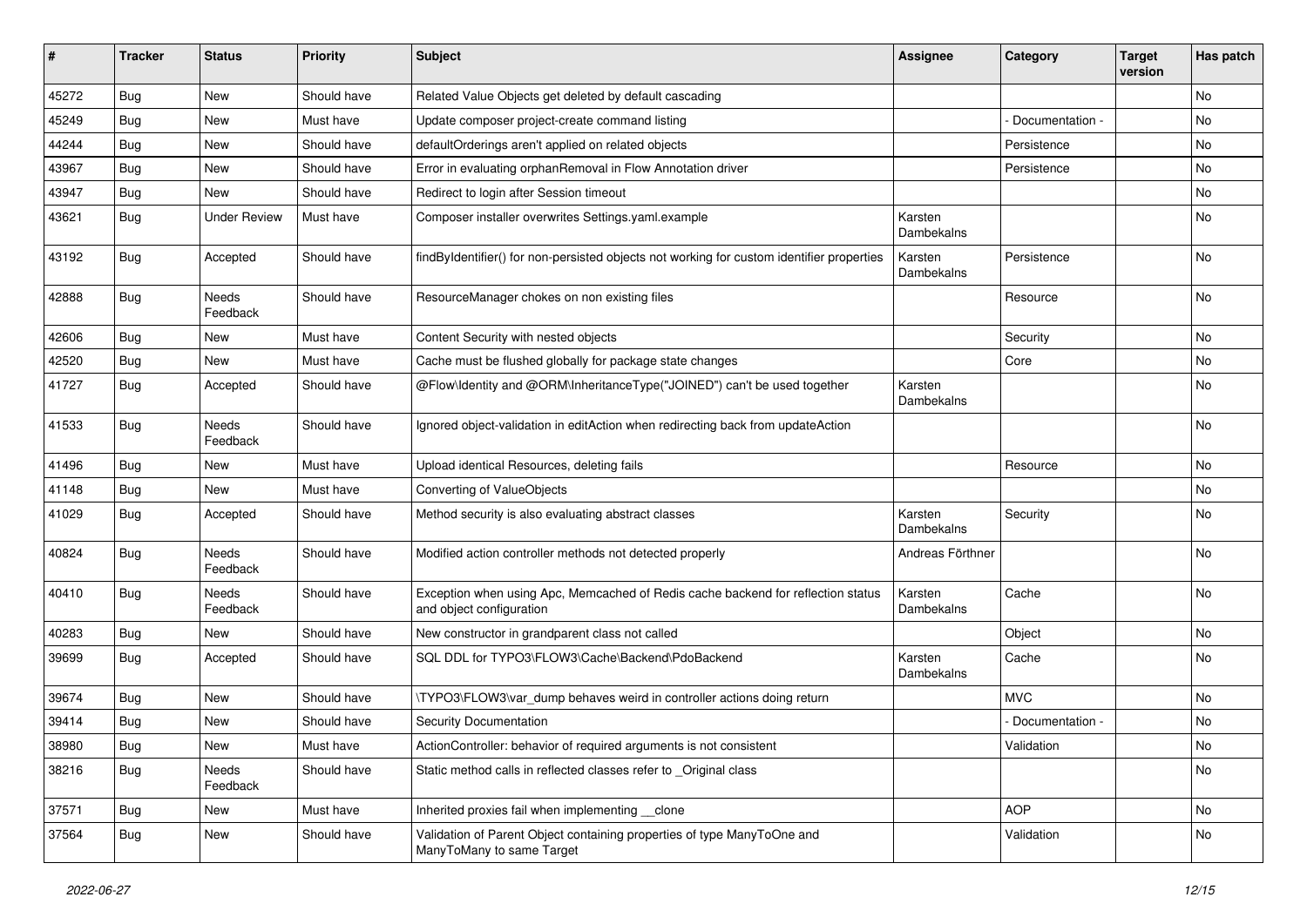| ∦     | <b>Tracker</b> | <b>Status</b>            | <b>Priority</b> | <b>Subject</b>                                                                                       | <b>Assignee</b>        | Category    | <b>Target</b><br>version | Has patch |
|-------|----------------|--------------------------|-----------------|------------------------------------------------------------------------------------------------------|------------------------|-------------|--------------------------|-----------|
| 37473 | Bug            | New                      | Must have       | Subsequent Exceptions related to Doctrine Entity Manager makes it snap shut                          |                        | - Testing - |                          | No        |
| 37354 | Bug            | Accepted                 | Should have     | Do not apply generateValueHash() and generateUuid() if custom identifier is used                     | Karsten<br>Dambekalns  | Persistence |                          | No        |
| 37352 | Bug            | <b>Under Review</b>      | Must have       | generateValueHash() should use getIdentifierByObject()                                               | Karsten<br>Dambekalns  | Persistence |                          | <b>No</b> |
| 37316 | Bug            | <b>New</b>               | Should have     | Use findBestMatchingLocale instead of getDefaultLocale?                                              |                        | Validation  |                          | <b>No</b> |
| 37302 | Bug            | Needs<br>Feedback        | Should have     | NumberValidator                                                                                      | Carsten Bleicker       | Validation  |                          | No        |
| 37292 | Bug            | <b>Under Review</b>      | Should have     | PropertyMappingConfiguration::mapUnknownProperties is not passed down to<br>Subconfiguration         | Sebastian<br>Kurfuerst | Property    |                          | Yes       |
| 37227 | Bug            | On Hold                  | Must have       | securityContext->getParty is not available in widget context                                         |                        | Session     |                          | <b>No</b> |
| 36804 | Bug            | New                      | Should have     | Orphaned entities within aggregates are not removed                                                  |                        | Persistence |                          | No        |
| 36634 | Bug            | <b>New</b>               | Should have     | Reconstituted entities do not have their properties set when initializeObject() is called            |                        |             |                          | <b>No</b> |
| 36633 | Bug            | New                      | Should have     | Reconstituted entities should not have the FLOW3_Persistence_clone property set                      |                        |             |                          | <b>No</b> |
| 36508 | Bug            | New                      | Should have     | AuthenticationProvider Request Patterns                                                              |                        | Security    |                          | No        |
| 36495 | <b>Bug</b>     | New                      | Should have     | HTTP Response is sent before persistence preventing Exceptions to be displayed on<br>redirect        |                        | Persistence |                          | No        |
| 35868 | Bug            | On Hold                  | Must have       | Unstable condition in Utility\Environment                                                            | Karsten<br>Dambekalns  | Environment |                          | <b>No</b> |
| 35831 | <b>Bug</b>     | New                      | Must have       | Deleting or unpublishing of a resource deletes all published symlinks<br>(Web/_Resources/Persistent) |                        |             |                          | No        |
| 35720 | <b>Bug</b>     | New                      | Must have       | Access denied Exception for widget links to actions with a policy                                    |                        | Security    |                          | No        |
| 35083 | Bug            | <b>New</b>               | Should have     | involving SecurityContext in Widget's __wakeup situation leads to an exception                       |                        | Object      |                          | No        |
| 34879 | Bug            | Accepted                 | Must have       | Proxied object is not update()able                                                                   | Karsten<br>Dambekalns  | Persistence |                          | No        |
| 34404 | Bug            | New                      | Should have     | JsonView transformObject does not respect_descendAll configuration                                   |                        |             |                          | No        |
| 34134 | <b>Bug</b>     | <b>Needs</b><br>Feedback | Should have     | PropertyMapper throws unnecessary exception                                                          | Christian Müller       | Property    |                          | Yes       |
| 33465 | <b>Bug</b>     | New                      | Should have     | Some vital commands to recover the system fail when recovery is needed                               |                        | Command     |                          | <b>No</b> |
| 33293 | <b>Bug</b>     | New                      | Should have     | Injection to private variable results in injection of the the wrong class                            |                        |             |                          | No        |
| 33078 | <b>Bug</b>     | New                      | Should have     | No Redirect to Login                                                                                 |                        | Security    |                          | No        |
| 33055 | <b>Bug</b>     | New                      | Must have       | AccessDeniedException instead of WebRedirect                                                         |                        | Security    |                          | No        |
| 33024 | Bug            | Accepted                 | Must have       | Exception when validating a float in a Model with the Number validator                               | Karsten<br>Dambekalns  | 118n        |                          | No        |
| 32873 | <b>Bug</b>     | Accepted                 | Must have       | Value changes for logged in account are not persisted due to session serialization                   | Karsten<br>Dambekalns  |             |                          | No        |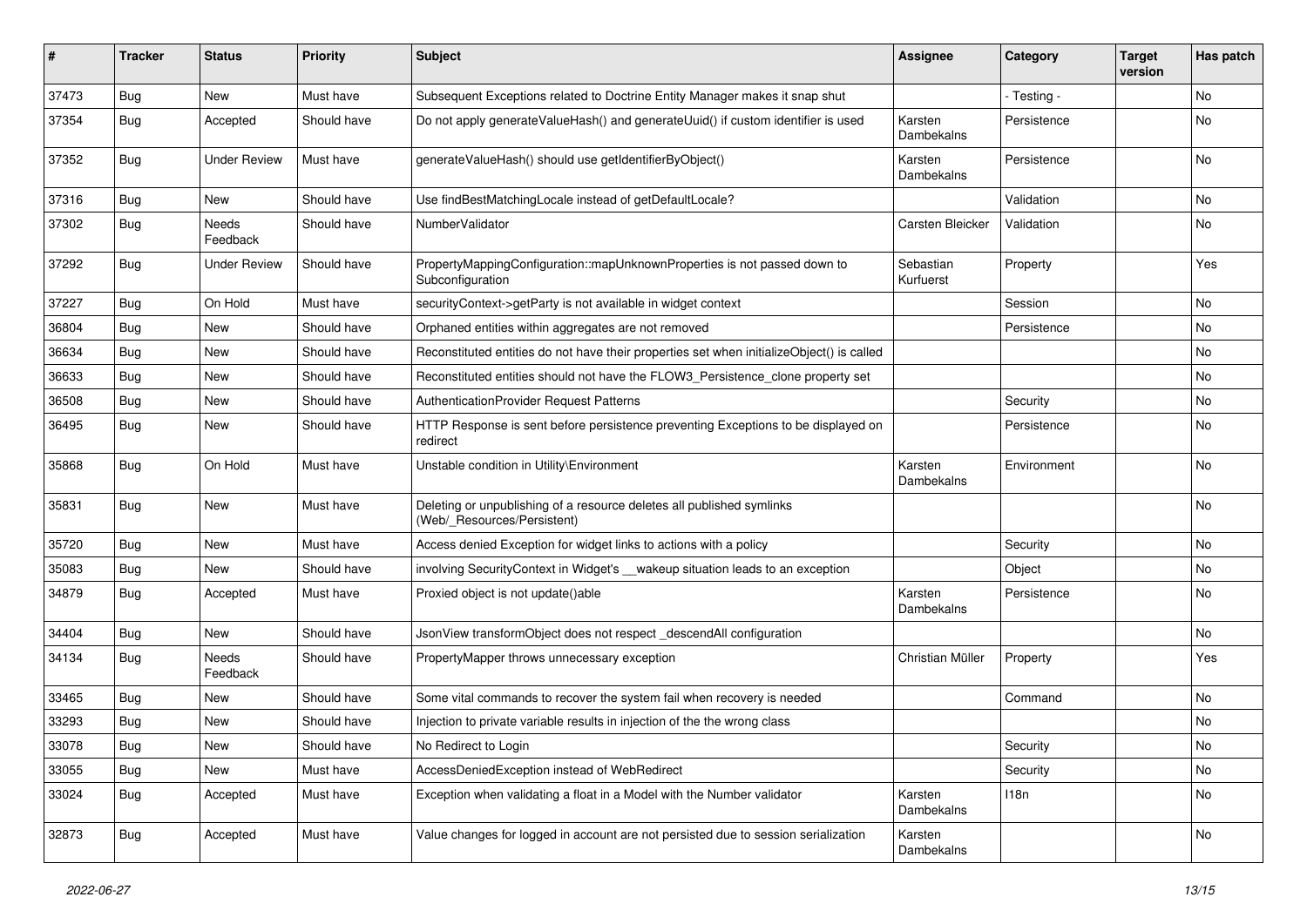| #     | <b>Tracker</b> | <b>Status</b>       | <b>Priority</b> | <b>Subject</b>                                                                                                                                          | <b>Assignee</b>       | Category    | <b>Target</b><br>version | Has patch |
|-------|----------------|---------------------|-----------------|---------------------------------------------------------------------------------------------------------------------------------------------------------|-----------------------|-------------|--------------------------|-----------|
| 32869 | Bug            | New                 | Must have       | Security config tokenClass doesnt throw exception if not found the class                                                                                |                       | Security    |                          | No        |
| 32574 | Bug            | Accepted            | Should have     | FLOW3 enters fork bombs when using cgi-fcgi vs cli                                                                                                      | Karsten<br>Dambekalns | Core        |                          | No        |
| 32425 | Bug            | Accepted            | Must have       | IpAddressRange methods not completly implemented                                                                                                        | Karsten<br>Dambekalns | Security    |                          | Yes       |
| 32105 | Bug            | New                 | Must have       | IgnoreValidation ignored if ACL is set for this controller action                                                                                       |                       | Security    |                          | No.       |
| 31500 | Bug            | <b>Under Review</b> | Must have       | Argument validation for CLI requests is not done                                                                                                        | Karsten<br>Dambekalns | Validation  |                          | No        |
| 31210 | <b>Bug</b>     | <b>New</b>          | Must have       | constructor of proxy class not compatible with interfaces defening a constructor                                                                        |                       | Object      |                          | No.       |
| 31002 | Bug            | New                 | Should have     | Generated __sleep method handles static properties as members.                                                                                          |                       | Reflection  |                          |           |
| 30425 | Bug            | New                 | Should have     | New methods are not updated in Policies during Development                                                                                              |                       | Security    |                          |           |
| 30424 | <b>Bug</b>     | New                 | Must have       | Forward object arguments with changes                                                                                                                   |                       | <b>MVC</b>  |                          |           |
| 29425 | Bug            | New                 | Should have     | Deletion of a blog post with resources fails with FK constraint error                                                                                   |                       | Persistence |                          |           |
| 29405 | Bug            | New                 | Must have       | When storing a new entity inside the session, it will be fully serialized instead of just<br>the reference being stored                                 |                       | Session     |                          |           |
| 28319 | Bug            | Needs<br>Feedback   | Should have     | Access denied will be logged at the wrong location in nested calls                                                                                      |                       | Security    |                          | <b>No</b> |
| 28016 | Bug            | Needs<br>Feedback   | Should have     | Cascade remove of cleared ArrayCollection                                                                                                               | Karsten<br>Dambekalns | Persistence |                          | No        |
| 27721 | <b>Bug</b>     | Needs<br>Feedback   | Should have     | Permissions of uploaded resources not correct                                                                                                           | Karsten<br>Dambekalns | Resource    |                          | No        |
| 27379 | Bug            | Needs<br>Feedback   | Must have       | add check to clear the database at tearDown in testing                                                                                                  |                       |             |                          | No        |
| 27088 | Bug            | On Hold             | Should have     | initializeObject() is called too early when reconstructing entities                                                                                     |                       | Object      |                          | No        |
| 27045 | <b>Bug</b>     | New                 | Should have     | Introduced properties are not available in the reflection service during a compile run                                                                  |                       | <b>AOP</b>  |                          |           |
| 25988 | Bug            | New                 | Should have     | Useless proxies are built for some classes                                                                                                              |                       | Object      |                          |           |
| 13559 | Bug            | Accepted            | Should have     | ObjectSerializer failes with persistent objects within arrays                                                                                           | Karsten<br>Dambekalns | Persistence |                          | No        |
| 11039 | Bug            | Needs<br>Feedback   | Must have       | Static object container injects properties to result of factory object                                                                                  |                       |             |                          | No        |
| 10678 | Bug            | New                 | Must have       | ReflectionService doesn't reflect methods of child classes correctly when they get<br>reflected before their parent class in the initialization process |                       | Reflection  |                          |           |
| 2974  | Bug            | New                 | Must have       | Aspect / Proxy Cache is not emptied automatically if an interface used for introduction<br>was modified                                                 | Robert Lemke          | <b>AOP</b>  |                          |           |
| 51809 | <b>Bug</b>     | <b>Under Review</b> | Must have       | Commit "[BUGFIX] Published resources don't support symlinks" produces an fatal<br>error on Windows                                                      | Adrian Föder          | Core        | 2.0.1                    | No        |
| 48898 | <b>Bug</b>     | New                 | Must have       | configuration for roles fails if one of Policy yaml files contain empty "roles array"                                                                   | Christian Müller      | Security    | 2.0.1                    | No        |